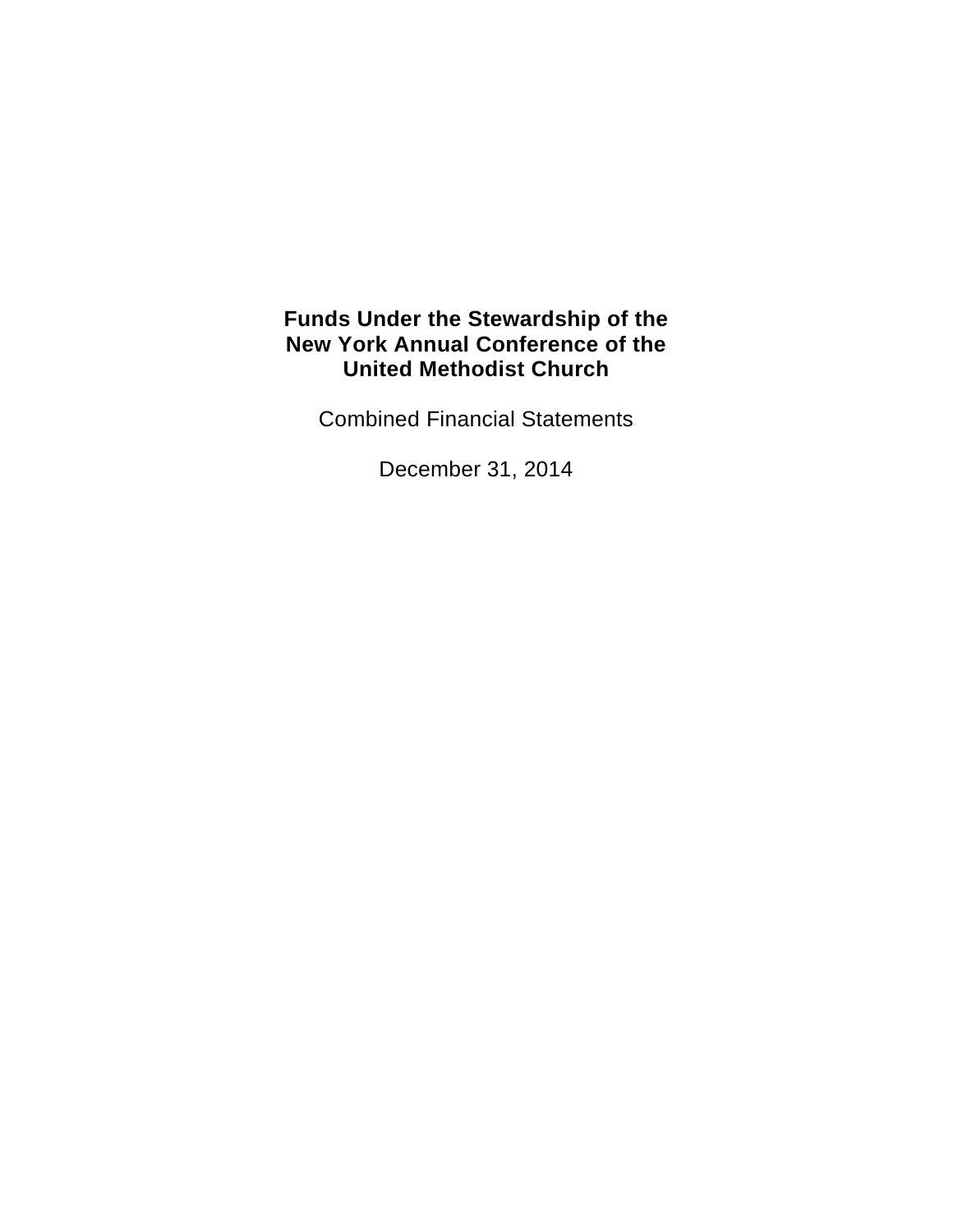

#### **Independent Auditors' Report**

#### **Board of Trustees White Plains, New York**

We have audited the accompanying combined financial statements of the Funds Under the Stewardship of the New York Annual Conference of the United Methodist Church (the "NYAC"), which comprise the combined statement of financial position as of December 31, 2014, and the related combined statements of activities and cash flows for the year then ended, and the related notes to the combined financial statements.

#### *Management's Responsibility for the Combined Financial Statements*

Management is responsible for the preparation and fair presentation of these combined financial statements in accordance with accounting principles generally accepted in the United States of America; this includes the design, implementation, and maintenance of internal control relevant to the preparation and fair presentation of combined financial statements that are free from material misstatement, whether due to fraud or error.

#### *Auditors' Responsibility*

Our responsibility is to express an opinion on these combined financial statements based on our audit. We conducted our audit in accordance with auditing standards generally accepted in the United States of America. Those standards require that we plan and perform the audit to obtain reasonable assurance about whether the combined financial statements are free from material misstatement.

An audit involves performing procedures to obtain audit evidence about the amounts and disclosures in the combined financial statements. The procedures selected depend on the auditor's judgment, including the assessment of the risks of material misstatement of the combined financial statements, whether due to fraud or error. In making those risk assessments, the auditor considers internal control relevant to the entity's preparation and fair presentation of the combined financial statements in order to design audit procedures that are appropriate in the circumstances, but not for the purpose of expressing an opinion on the effectiveness of the entity's internal control. Accordingly, we express no such opinion. An audit also includes evaluating the appropriateness of accounting policies used and the reasonableness of significant accounting estimates made by management, as well as evaluating the overall presentation of the combined financial statements.

We believe that the audit evidence we have obtained is sufficient and appropriate to provide a basis for our qualified audit opinion.

#### *Basis for Qualified Opinion*

As more fully described in note 3 to the financial statements, the NYAC has not recorded the accumulated postretirement benefit obligation in the combined financial statements at the present value of the anticipated actuarial cost of the health benefits for retirees. In our opinion, such liability and related benefit expense should be recognized in the combined financial statements to conform with accounting principles generally accepted in the United States of America. If this obligation were accounted for properly, liabilities would be increased by approximately \$23,664,610 and net assets would be decreased by the same amount as of December 31, 2014. The effect on the combined statement of activities has not been determined.

O'CONNOR DAVIES, LLP

500 Mamaroneck Avenue, Suite 301, Harrison, NY 10528 I Tel: 914.381.8900 I Fax: 914.381.8910 I www.odpkf.com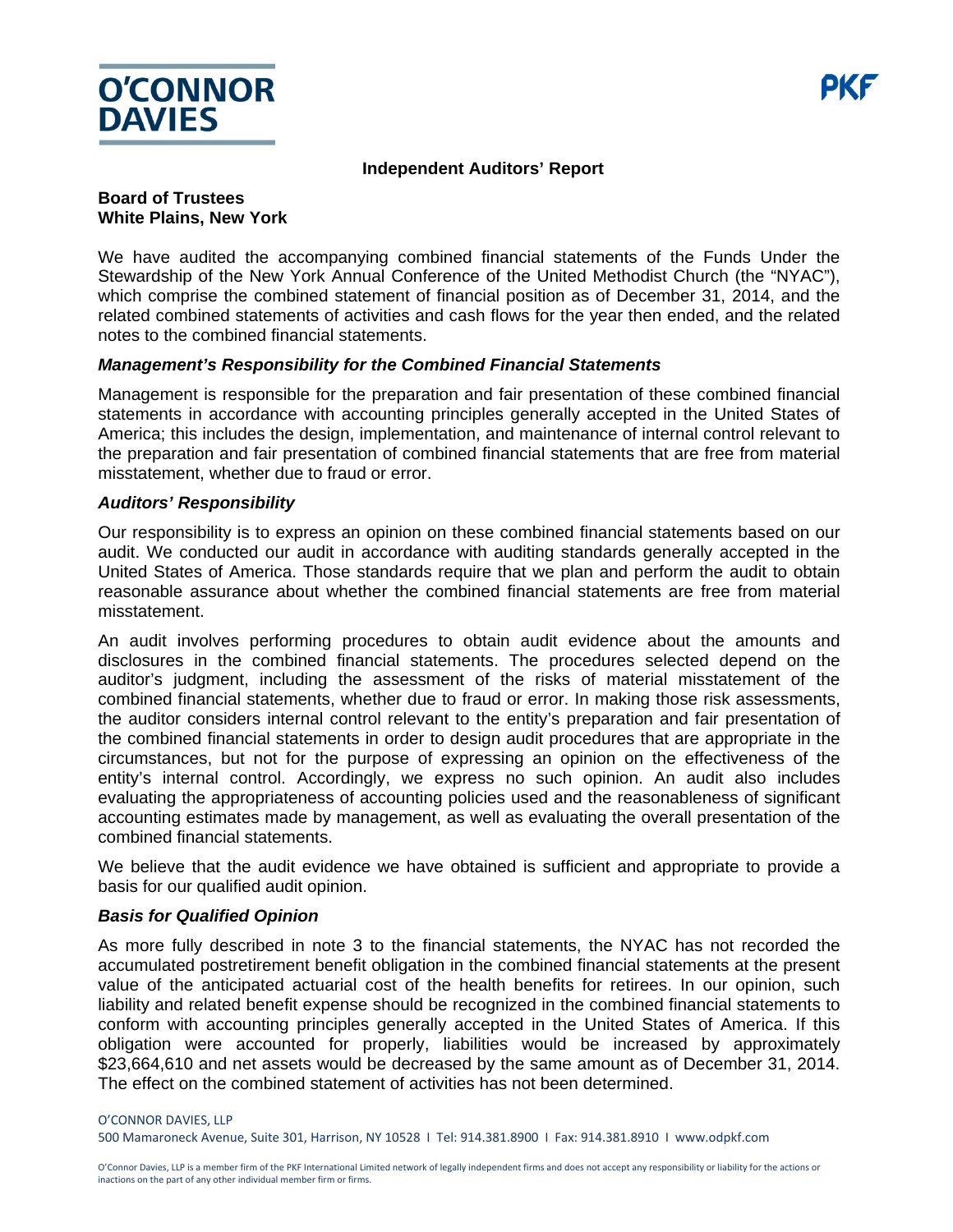### *Qualified Opinion*

In our opinion, except for the effects of not recording the accumulated postretirement benefit obligation in the combined financial statements at the present value of the anticipated actuarial cost of the health benefits for retirees and related benefit expense as discussed in the *Basis for Qualified Opinion* paragraph, the combined financial statements referred to in the first paragraph present fairly, in all material respects, the combined financial position of the New York Annual Conference as of December 31, 2014, and the results of its operations and its cash flows for the year ended in accordance with accounting principles generally accepted in the United States of America.

#### *Report on Summarized Comparative Information*

We have previously audited the New York Annual Conference's December 31, 2013 combined financial statements, and we expressed a qualified audit opinion on those audited combined financial statements in our report dated June 26, 2014. In our opinion, the summarized comparative information presented herein as of and for the year ended December 31, 2013 is consistent, in all material respects, with the audited combined financial statements from which it has been derived.

#### *Report on Supplemental Information*

Our audit was conducted for the purpose of forming an opinion on the combined financial statements as a whole. The supplemental information on pages 19 through 21 is presented for purposes of additional analysis and is not a required part of the combined financial statements. Such information is the responsibility of management and was derived from and relates directly to the underlying accounting and other records used to prepare the combined financial statements. The information has been subjected to the auditing procedures applied in the audit of the combined financial statements and certain additional procedures, including comparing and reconciling such information directly to the underlying accounting and other records used to prepare the combined financial statements or to the combined financial statements themselves, and other additional procedures in accordance with auditing standards generally accepted in the United States of America. In our opinion, except for the effects of the matter described in the Basis for Qualified Opinion, the information is fairly stated in all material respects in relation to the combined financial statements as a whole.

O'Connor Davies, UP

Harrison, New York June 23, 2015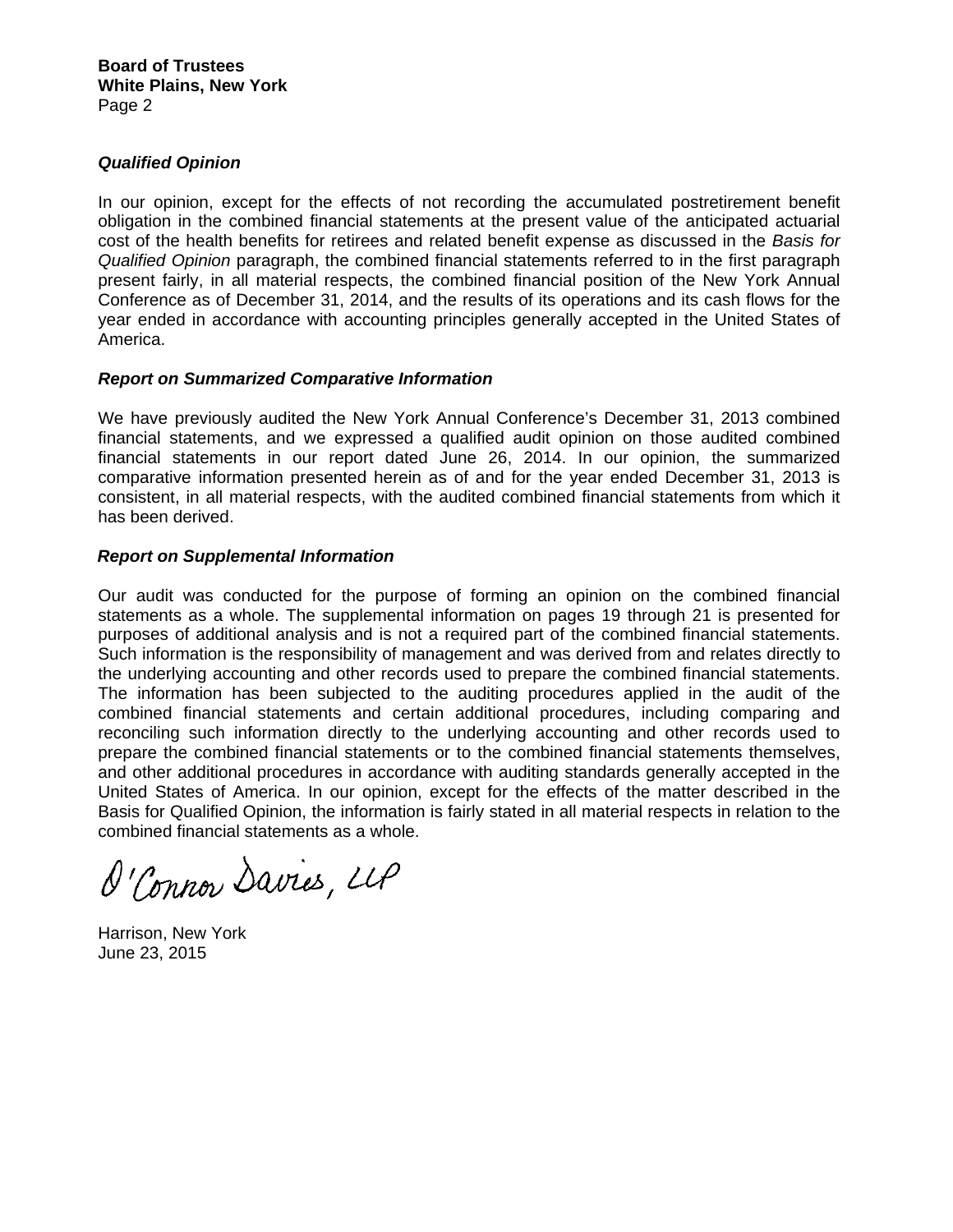# Combined Statement of Financial Position December 31, 2014 (with comparative amounts at December 31, 2013)

|                                                        | 2014            | 2013            |
|--------------------------------------------------------|-----------------|-----------------|
| <b>ASSETS</b>                                          |                 |                 |
| Cash and cash equivalents                              | \$<br>4,289,206 | \$<br>3,792,126 |
| Church apportionments receivable                       | 158,450         | 594,573         |
| Accounts receivable, net                               | 240,845         | 326,097         |
| Parish development loans receivable, net               | 1,819,037       | 1,947,292       |
| Prepaid expenses and other assets                      | 517,557         | 237,331         |
| <b>Custodial funds held</b>                            | 338,730         | 72,695          |
| Investments                                            | 16,368,914      | 10,559,028      |
| Property and equipment, net                            | 5,856,726       | 5,966,349       |
| Deferred financing costs, net                          |                 | 22,270          |
|                                                        | \$29,589,465    | \$23,517,761    |
| <b>LIABILITIES AND NET ASSETS</b>                      |                 |                 |
| Liabilities                                            |                 |                 |
| Church apportionments designated for future periods    | \$<br>33,859    | \$<br>8,193     |
| Accounts payable and accrued expenses                  | 1,602,961       | 1,728,364       |
| Capital lease obligations                              | 47,710          | 57,174          |
| Deferred revenue                                       |                 | 12,307          |
| Loan payable - Conference Board of Pensions and Health |                 |                 |
| <b>Benefits</b>                                        | 349,917         | 359,917         |
| Loan payable - United Methodist Development Fund       | 463,717         | 526,427         |
| Loan payable - U.S. Small Business Administration      | 703,200         |                 |
| Mortgage payable - Bridgehampton National Bank         |                 | 1,066,202       |
| <b>Custodial funds held</b>                            | 338,730         | 72,695          |
| <b>Total Liabilities</b>                               | 3,540,094       | 3,831,279       |
| <b>Net Assets</b>                                      |                 |                 |
| Unrestricted                                           | 16,177,319      | 10,102,745      |
| Temporarily restricted                                 | 9,136,353       | 8,848,038       |
| Permanently restricted                                 | 735,699         | <u>735,699</u>  |
| <b>Total Net Assets</b>                                | 26,049,371      | 19,686,482      |
|                                                        | \$29,589,465    | \$23,517,761    |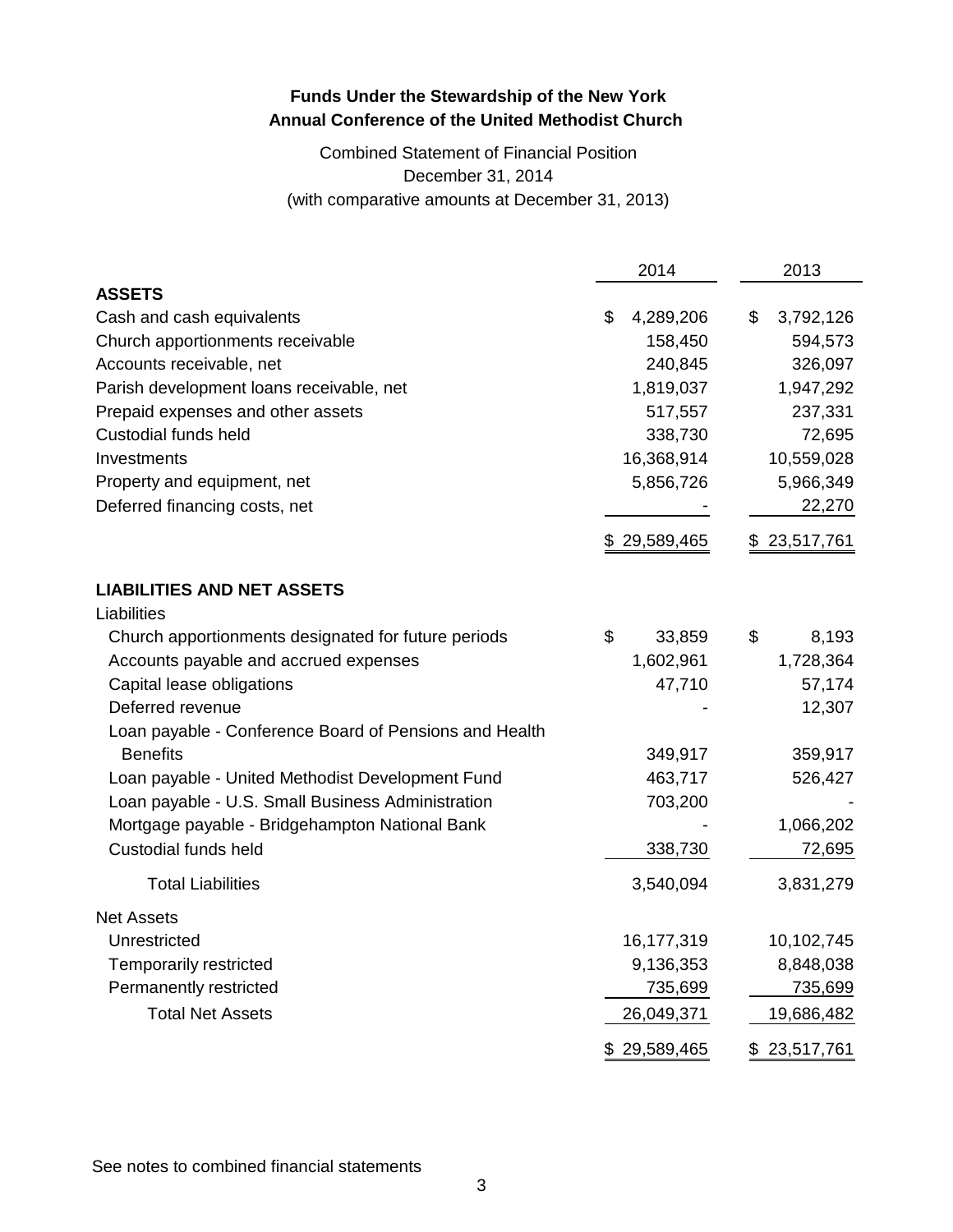#### Combined Statement of Activities Year Ended December 31, 2014 (with summarized totals for the year ended December 31, 2013)

|                                       | Unrestricted    | Temporarily<br>Restricted | Permanently<br>Restricted | 2014<br>Total   | 2013<br>Total   |
|---------------------------------------|-----------------|---------------------------|---------------------------|-----------------|-----------------|
| <b>SUPPORT AND REVENUE</b>            |                 |                           |                           |                 |                 |
| Church apportionments                 | \$<br>2,124,810 | 5,331,185<br>\$           | \$                        | 7,455,995<br>\$ | 7,702,915<br>\$ |
| Designated benevolences               |                 | 2,549,738                 |                           | 2,549,738       | 1,446,195       |
| Fees and reimbursements               | 256,462         |                           |                           | 256,462         | 258,931         |
| Grants and contributions              | 403,469         | 248,928                   |                           | 652,397         | 5,544,049       |
| Retreat                               | 1,532,586       |                           |                           | 1,532,586       | 1,678,237       |
| Store sales                           | 4,224           |                           |                           | 4,224           | 4,746           |
| Forgiveness of debt                   |                 |                           |                           |                 | 58,901          |
| Investment return                     | 231,122         | 157,900                   |                           | 389,022         | 659,764         |
| Interest                              | 59,845          |                           |                           | 59,845          | 67,943          |
| Other revenue                         | 4,513           |                           |                           | 4,513           | 36,218          |
| Gain on sale of property              | 6,187,845       |                           |                           | 6,187,845       |                 |
| Net assets released from restrictions | 7,999,436       | (7,999,436)               |                           |                 |                 |
| <b>Total Support and Revenue</b>      | 18,804,312      | 288,315                   |                           | 19,092,627      | 17,457,899      |
| <b>EXPENSES</b>                       |                 |                           |                           |                 |                 |
| Program                               | 8,338,314       |                           |                           | 8,338,314       | 6,282,482       |
| Campsite                              |                 |                           |                           |                 |                 |
| Quinipet                              | 1,497,428       |                           |                           | 1,497,428       | 1,489,798       |
| Epworth                               | 272,545         |                           |                           | 272,545         | 368,913         |
| Kingswood                             | 87,338          |                           |                           | 87,338          | 86,139          |
| Capital campaign                      | 2,712           |                           |                           | 2,712           | 3,157           |
| Management and general                | 2,531,401       |                           |                           | 2,531,401       | 1,404,363       |
| <b>Total Expenses</b>                 | 12,729,738      |                           |                           | 12,729,738      | 9,634,852       |
| Change in Net Assets                  | 6,074,574       | 288,315                   |                           | 6,362,889       | 7,823,047       |
| <b>NET ASSETS</b>                     |                 |                           |                           |                 |                 |
| Beginning of year                     | 10,102,745      | 8,848,038                 | 735,699                   | 19,686,482      | 11,863,435      |
| End of year                           | \$16,177,319    | 9,136,353<br>S            | 735,699<br>\$             | \$26,049,371    | \$19,686,482    |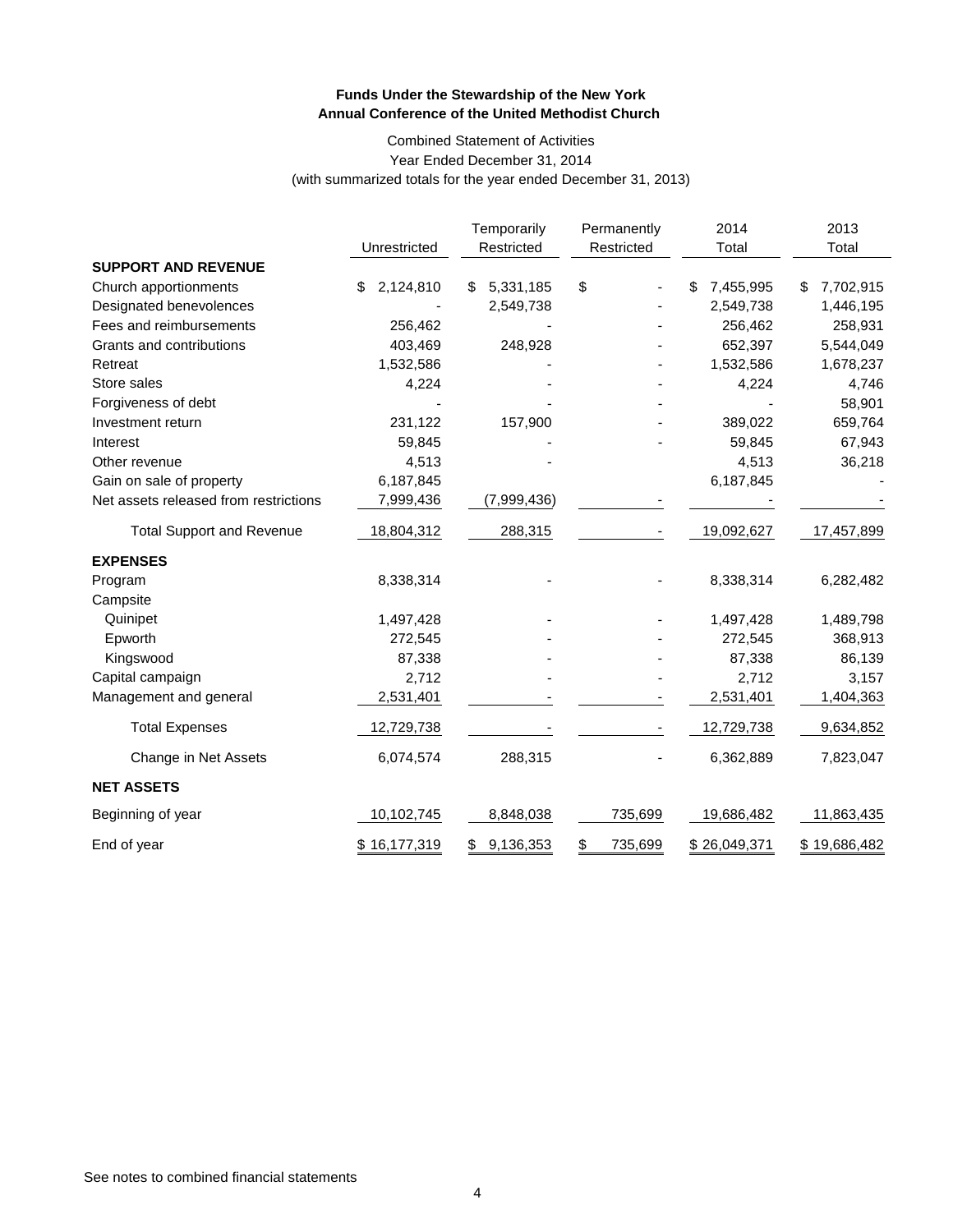Combined Statement of Cash Flows

Year Ended December 31, 2014

(with comparative amounts for the year ended December 31, 2013)

|                                                                   | 2014            | 2013            |
|-------------------------------------------------------------------|-----------------|-----------------|
| <b>CASH FLOWS FROM OPERATING ACTIVITIES</b>                       |                 |                 |
| Change in net assets                                              | 6,362,889<br>\$ | 7,823,047<br>\$ |
| Adjustment to reconcile change in net assets to net cash          |                 |                 |
| from operating activities                                         |                 |                 |
| Realized and unrealized gains on investments                      | (287, 566)      | (548, 999)      |
| Gain on sale of property                                          | (6, 187, 845)   |                 |
| Depreciation                                                      | 273,620         | 287,994         |
| Amortization                                                      | 22,270          | 1,237           |
| Bad debts (recoveries) of bad debts                               | 128,262         | (151, 548)      |
| Forgiveness of debt                                               |                 | (58, 901)       |
| Net change in operating assets and liabilities                    |                 |                 |
| Church apportionments receivable                                  | 436,123         | 192,855         |
| Accounts receivable                                               | (17,686)        | (323, 785)      |
| Parish development loans receivable                               | 103,046         | (322, 847)      |
| Prepaid expenses and other assets                                 | (280, 341)      | (142,998)       |
| Church apportionments designated for future periods               | 25,666          | (82, 583)       |
| Accounts payable and accrued expenses                             | (125, 403)      | 888,938         |
| Deferred revenue                                                  | (12, 307)       | (7, 478)        |
| Net Cash from Operating Activities                                | 440,728         | 7,554,932       |
| <b>CASH FLOWS FROM INVESTING ACTIVITIES</b>                       |                 |                 |
| Proceeds from sale of investments                                 | 533,251         | 653,868         |
| Purchase of investments                                           | (6,055,571)     | (5,925,977)     |
| Proceeds from sale of property                                    | 6,187,845       |                 |
| Disposal of property and equipment                                | 626,075         |                 |
| Property and equipment acquisitions                               | (790, 072)      | (298, 851)      |
| Net Cash from Investing Activities                                | 501,528         | (5,570,960)     |
| <b>CASH FLOWS FROM FINANCING ACTIVITIES</b>                       |                 |                 |
| Repayment of capital lease obligations                            | (9,464)         |                 |
| Proceeds from loans payable                                       | 703,200         |                 |
| Repayment of loans payable                                        | (72, 710)       | (74, 147)       |
| Mortgage principal payments                                       | (1,066,202)     | (19, 763)       |
| Deferred financing costs incurred                                 |                 | (1, 237)        |
| Net Cash from Financing Activities                                | (445, 176)      | (95, 147)       |
| Net Change in Cash and Cash Equivalents                           | 497,080         | 1,888,825       |
| <b>CASH AND CASH EQUIVALENTS</b>                                  |                 |                 |
| Beginning of year                                                 | 3,792,126       | 1,903,301       |
| End of year                                                       | 4,289,206<br>\$ | 3,792,126<br>\$ |
| SUPPLEMENTAL CASH FLOW INFORMATION                                |                 |                 |
| Interest paid                                                     | \$<br>79,387    | \$<br>70,670    |
| SUPPLEMENTAL DISCLOSURE OF NONCASH<br><b>FINANCING ACTIVITIES</b> |                 |                 |
| Purchase of vehicles with capital leases                          |                 | 57,174          |
|                                                                   |                 |                 |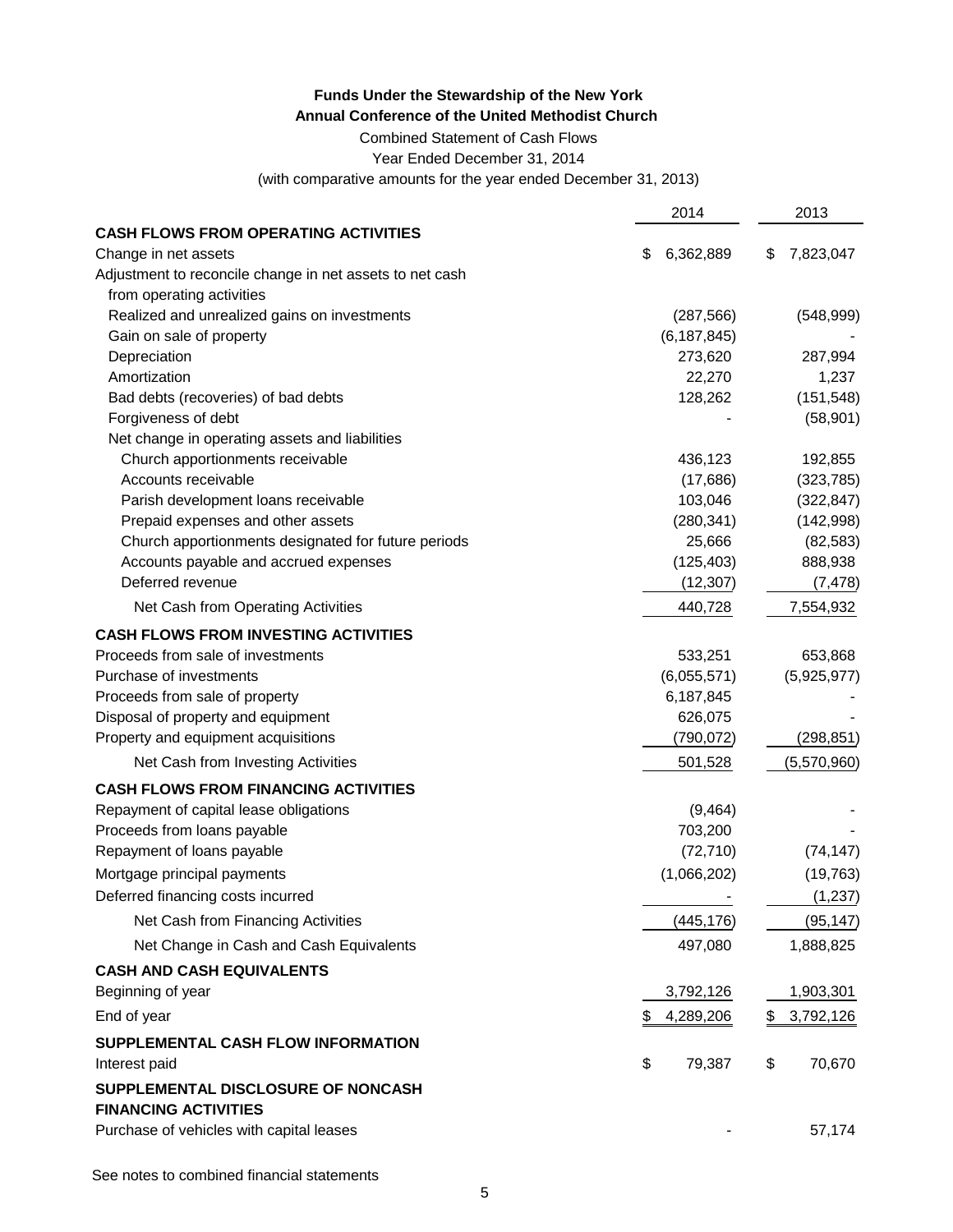### Notes to Combined Financial Statements December 31, 2014

## **1. Organization**

The New York Annual Conference of the United Methodist Church ("NYAC") is one of fiftynine annual conferences of the United Methodist Church ("UMC") in the United States of America. Annual conferences provide regional administrative governance of and support for individual United Methodist churches that are members of the conference.

The NYAC includes all churches in the Metropolitan New York area, Long Island, the Hudson Valley, the lower Catskill Mountains and the western half of the State of Connecticut. The NYAC's Council on Finance and Administration ("CCFA") consists of representative clergy and lay staffs that are responsible for administering the financial affairs of the NYAC and includes only those funds under the stewardship of that body.

The CCFA derives substantially all of its support and revenue from the NYAC's local churches. Expenses consist primarily of clergy support, the NYAC apportionments to the General Council on Finance and Administration of the UMC ("GCFA") located in Nashville, Tennessee, support for religious and charitable programs, support for missions and church ministries, and management and financial administration of the NYAC.

CCFA administers the apportionment (revenue sharing) function among the local churches. CCFA also supports local churches by the collection and timely remittance of amounts invoiced for pension and health benefits. CCFA administers workers compensation insurance and provides services for other NYAC and UMC entities.

The Camping and Retreat Ministry of the NYAC is a program of the UMC established for the purpose of providing experiences which shape and expand the Christian commitment of persons of all ages, empowering them to live the truth of the Gospel in their daily lives. The Camping & Retreat Ministry operated three camps in New York State known as Quinipet, Epworth and Kingswood. On September 30, 2014, Camp Epworth was sold. The Camping and Retreat Ministry continues to operate camps Quinipet and Kingswood.

The Episcopal Office of the NYAC provides support to the resident Bishop. The Episcopal Office receives, prioritizes and prepares communications for the Bishop's attention and response, and maintains pastoral records used for assignment of clergy. Additionally, the Episcopal Office arranges and prepares for meetings and other gatherings that the Bishop leads or attends.

The Board of Trustees of the NYAC receives, collects and holds in trust, for the benefit of the NYAC and its agencies, donations, bequests and devises of any kind or character, real or personal, that may be given, devised, bequeathed, or conveyed to the Board of Trustees or to the NYAC and its agencies for any benevolent, charitable, or religious purpose. The Board of Trustees administers the income therefrom, in accordance with the directions of the donor, trustor, or testator, and in the interest of the Church, society, institution, or agency contemplated by such donor, trustor, or testator, under the direction of NYAC. In addition, the Board of Trustees is responsible for administering the legal, insurance and property matters of the NYAC.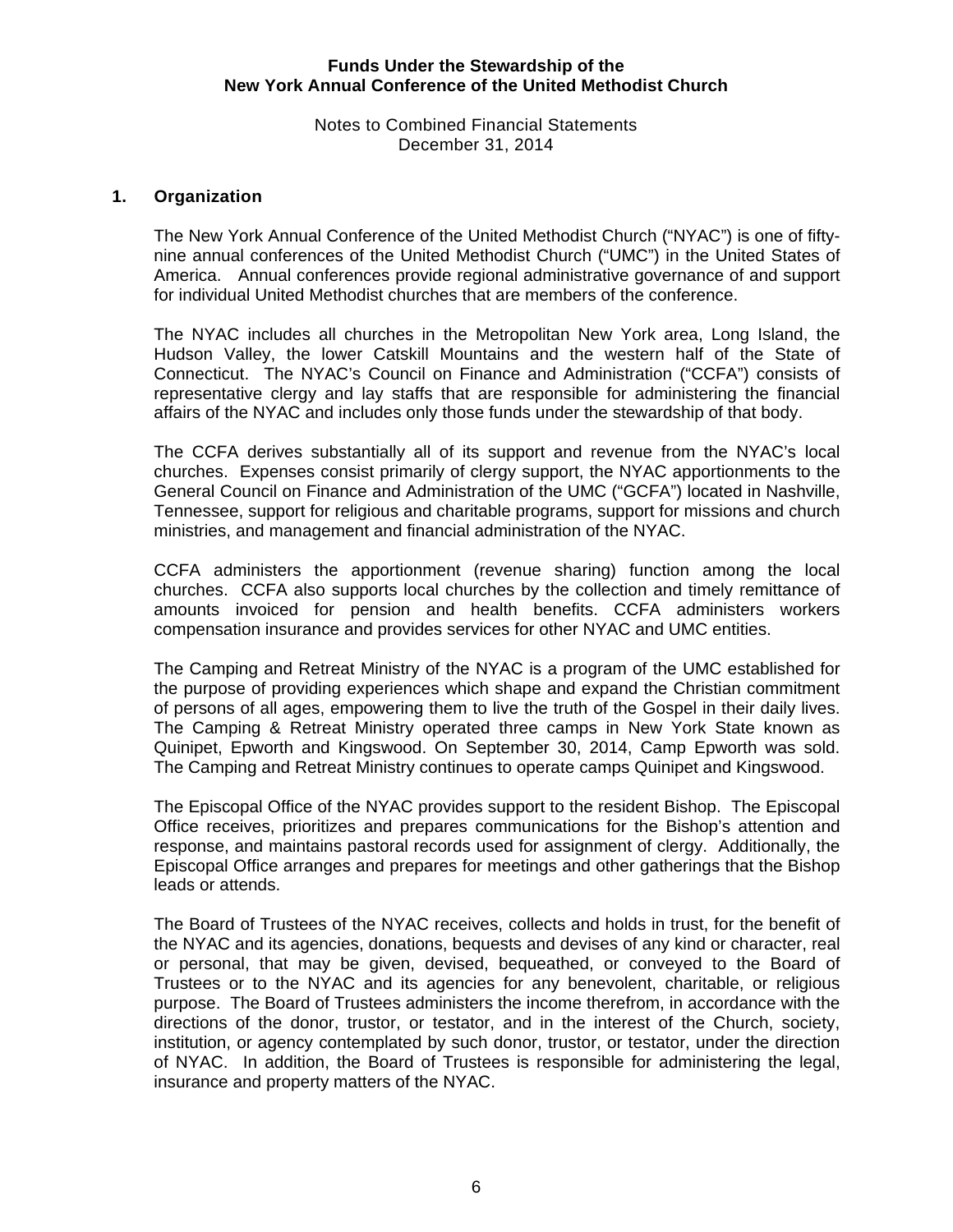Notes to Combined Financial Statements December 31, 2014

## **2. Summary of Significant Accounting Policies**

#### *Principles of Combination*

The combined financial statements of the Funds Under the Stewardship of the NYAC of the UMC includes the accounts of CCFA, the Board of Trustees, the Camping and Retreat Ministry and the Episcopal Office all of which are under common management. Intercompany transactions including administrative services such as finance, human resources and payroll and related receivables and payables have been eliminated.

### *Use of Estimates*

The accompanying combined financial statements have been prepared in accordance with accounting principles generally accepted in the United States of America ("U.S. GAAP"), which requires management to make estimates and assumptions that affect the reported amounts of assets and liabilities, the disclosure of contingent assets and liabilities at the date of the combined financial statements and the reported amounts of revenue and expenses during the combined reporting period. Actual results could differ from those estimates.

### *Financial Statement Presentation*

Net assets are classified based on the existence or absence of donor-imposed restrictions. Accordingly, net assets of the NYAC are reported as unrestricted, temporarily restricted and permanently restricted.

# *Cash and Cash Equivalents*

For purposes of the combined statements of financial position and cash flows, the NYAC considers all highly liquid debt instruments with a maturity at time of purchase, of three months or less, to be cash equivalents.

#### *Allowance for Doubtful Accounts Receivable and Apportionments Receivable*

An allowance for doubtful accounts receivable is estimated based on a combination of writeoff history, aging analysis and any specific known troubled accounts. The allowance for doubtful accounts receivable approximated \$216,000 at December 31, 2014. Management has concluded that no allowance for apportionments is required.

#### *Fair Value of Financial Instruments*

 The NYAC follows U.S. GAAP guidance on *Fair Value Measurements* which defines fair value and establishes a fair value hierarchy organized into three levels based upon the input assumptions used in pricing assets. Level 1 inputs have the highest reliability and are related to assets with unadjusted quoted prices in active markets. Level 2 inputs relate to assets with other than quoted prices in active markets which may include quoted prices for similar assets or liabilities or other inputs which can be corroborated by observable market data. Level 3 inputs are unobservable inputs and are used to the extent that observable inputs do not exist.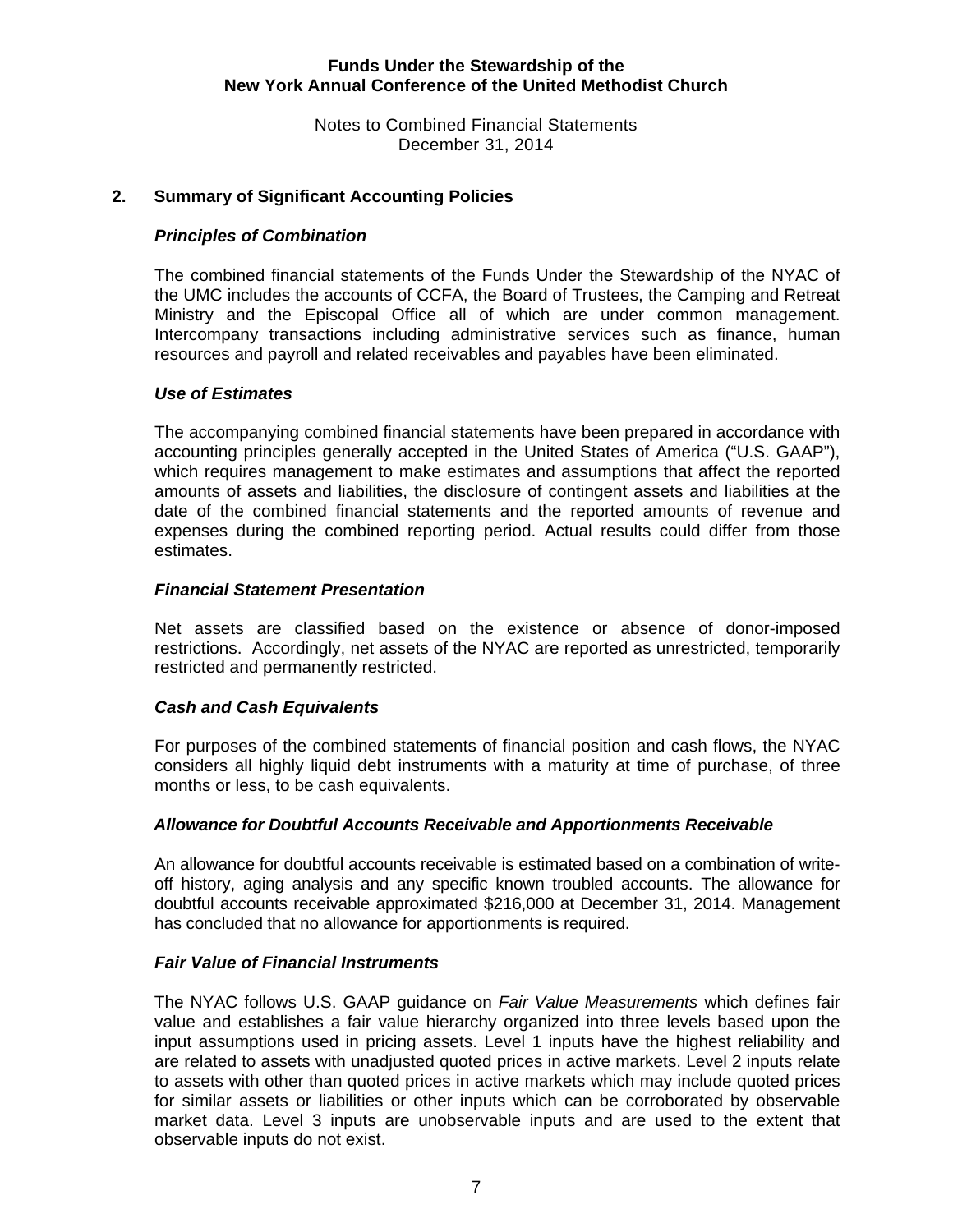Notes to Combined Financial Statements December 31, 2014

## **2. Summary of Significant Accounting Policies** *(continued)*

#### *Investments Valuation*

Investments are carried at fair value.

#### *Investment Income Recognition*

Purchases and sales of securities are recorded on a trade-date basis. Interest income is recorded on the accrual basis. Realized and unrealized gains and losses are included in the determination of change in net assets.

# *Property and Equipment*

Property and equipment is stated at cost, less accumulated depreciation. Donated assets are capitalized at their fair value at the time of the donation. Maintenance, routine repairs and minor replacements are charged to operations as incurred, while those improvements which materially extend the lives of the assets are capitalized. Depreciation is recognized on assets or groups of like assets purchased together with a minimum value of \$2,500. Depreciation is calculated using the straight-line method with one half year being recognized in the year of purchase and in the last year. Such assets are depreciated over the estimated useful lives as follows:

| <b>Building</b>              | 50 years  |
|------------------------------|-----------|
| <b>Building improvements</b> | 15 years  |
| Furniture and equipment      | 3-7 years |
| Computer equipment           | 3 years   |

#### *Capitalized Costs*

The NYAC capitalizes certain costs incurred in connection with improvements of its conference center and camps located in New York. Upon completion of the project, these costs are reclassified as building improvements and are depreciated over their estimated useful life.

#### *Revenue Recognition*

The NYAC recognizes as revenue, all amounts received during the year from churches under apportionment and those amounts received through an annually determined date in January of the following year which are designated by the remitting churches for the prior year's apportionment. Amounts recognized as revenue, but received after December 31 are recorded as church apportionments receivable.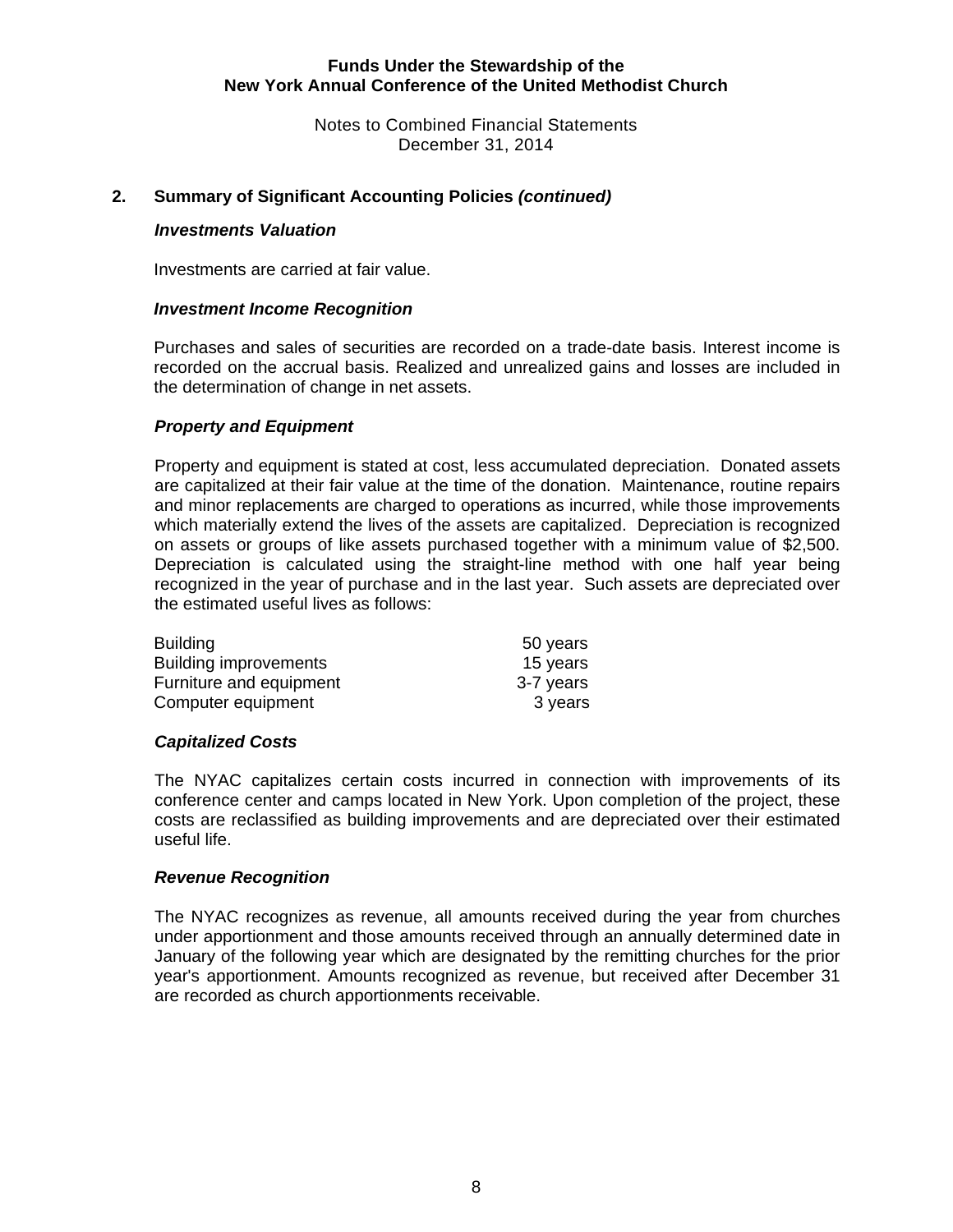Notes to Combined Financial Statements December 31, 2014

# **2. Summary of Significant Accounting Policies** *(continued)*

#### *Apportionments, Contributions and Benevolences*

Church apportionments, contributions and benevolences are recorded as temporarily restricted net assets and revenue and support if they are received with donor imposed stipulations that limit their use. Donor restrictions expire by either the passage of stipulated time or the accomplishment of the stated purpose. When a restriction expires, temporarily restricted net assets are reclassified to unrestricted net assets and reported in the combined statement of activities as net assets released from restrictions. Permanently restricted contributions are those funds whose use is limited by donor imposed restrictions that neither expire by the passage of time nor can be fulfilled or otherwise removed by actions of the NYAC.

#### *In-Kind Support*

A number of clergy and laity of the NYAC have contributed significant amounts of their time to the affairs of the NYAC, however, these services have not been reflected in the combined financial statements as they do not meet the U.S. GAAP criteria for recognition.

#### *Summarized Financial Information*

The combined statements of activities include prior year summarized comparative information in total which does not include sufficient detail to constitute a presentation in conformity with U.S. GAAP. Accordingly, such information should be read in conjunction with the combined financial statements for the year ended December 31, 2013 from which the summarized information was derived.

#### *Accounting for Uncertainty in Income Taxes*

The NYAC recognizes the effect of income tax positions only if those positions are more likely than not to be sustained. Management has determined that the NYAC had no uncertain tax positions that would require financial statement recognition or disclosure. The NYAC is no longer subject to examination by applicable taxing jurisdictions for periods prior to December 31, 2011.

#### *Reclassifications*

Certain accounts in the combined statement of activities were reclassified in 2013 to conform with the 2014 presentation. There has been no effect on net assets as a result of these reclassifications.

#### *Subsequent Events Evaluation by Management*

Management has evaluated subsequent events for disclosure and/or recognition in the combined financial statements through the date that the combined financial statements were available to be issued, which date is June 23, 2015.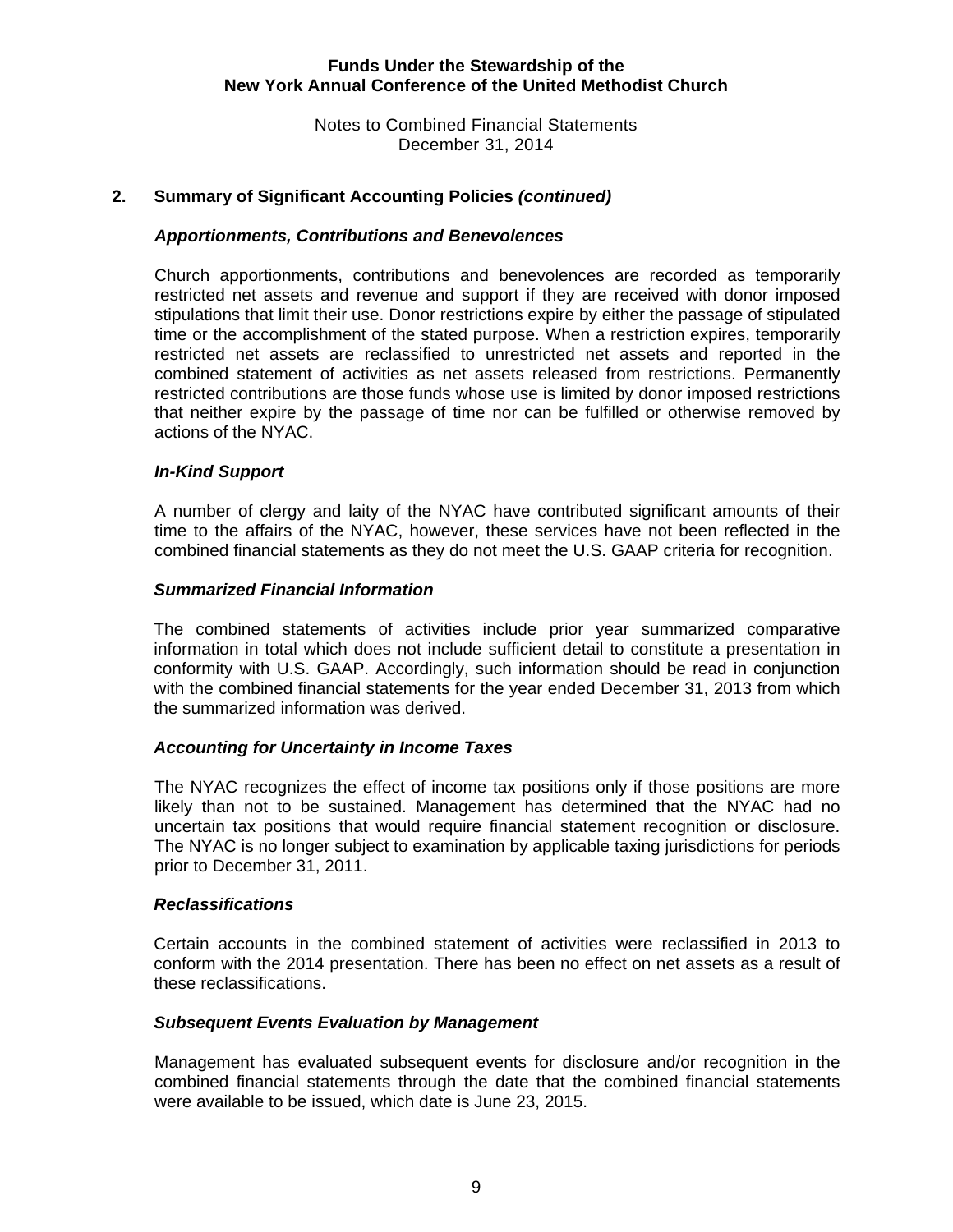Notes to Combined Financial Statements December 31, 2014

### **3. Postretirement Health Benefits**

The NYAC is partnering with One Exchange to provide a choice of Medicare Supplement and Medicare Advantage health insurance plans for the NYAC's current and future eligible retirees, who are already enrolled in Medicare. These plans are combined with an individual Health Reimbursement Account ("HRA") for each retiree and spouse, as applicable. NYAC will fund the HRA within the plan chosen by the retiree with a fixed amount (determined each year by the NYAC similar to the Past Service Pension Rate) with which the retiree may choose to pay healthcare premiums and other health-related expenses. The fixed amount for 2014 was \$2,644 per participant. The NYAC's expense for its retirees for 2014 was \$1,091,805.

U.S. GAAP requires that the accumulated post-retirement benefit obligation be recorded in the combined financial statements at the present value of the anticipated actuarial cost of health benefits for retirees. The General Board of Pension and Health Benefits of the UMC (the "General Board") obtained an actuarial valuation of the NYAC's retiree healthcare benefits as of December 31, 2014. The valuation of the accumulated post-retirement benefit obligation as of December 31, 2014, was \$23,664,610. This represents the portion of the expected post-retirement benefit obligation attributed to retirees past service. The NYAC has not determined the effect of this departure from U.S. GAAP on the combined statement of activities.

# **4. Parish Development Loans Receivable, Net**

The NYAC's Parish Development Commission provides unsecured financing to its member churches and NYAC entities for improvements and major repairs from a revolving loan fund. The loans are made at interest rates determined by the Parish Development Committee which range from 4% to 8%.

Loan principal and interest repayments are deposited back into the revolving loan fund to fund future loans and grants. The NYAC annually reviews the collectibility of loans outstanding and adjusts the allowance for doubtful accounts accordingly. As of December 31, 2014, the allowance for doubtful accounts approximated \$137,000.

# **5. Endowment, Investments and Investment Return**

#### *Interpretation of Law*

In 2010, New York State adopted the New York Prudent Management of Institutional Funds Act ("NYPMIFA"). Consistent with its interpretation of NYPMIFA, the NYAC classified as permanently restricted net assets (a) the original value of gifts donated to the permanent endowment, (b) the original value of subsequent gifts to the permanent endowment, and (c) accumulations to the permanent endowment made in accordance with the direction of the applicable donor gift instrument at the time the accumulation is added to the fund. The remaining portion of the donor restricted endowment fund that is not classified in permanently restricted net assets is classified as temporarily restricted net assets until those amounts are appropriated for expenditure by the NYAC in a manner consistent with the standard of prudence prescribed by NYPMIFA.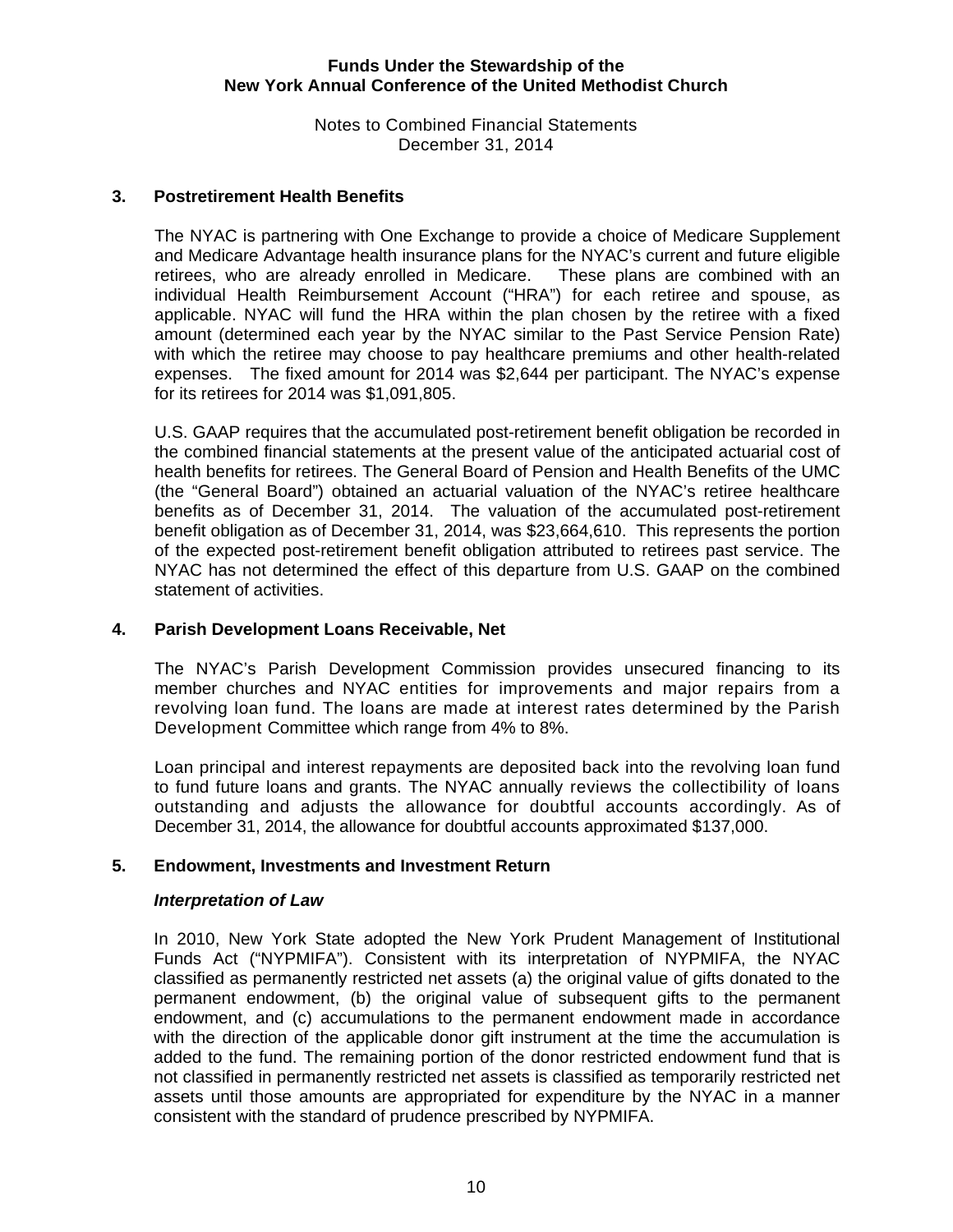Notes to Combined Financial Statements December 31, 2014

#### **5. Endowment, Investments and Investment Return** *(continued)*

### *Return Objectives and Risk Parameters*

The NYAC maintains various donor-restricted endowment funds and Board designated endowment funds (Endowment) whose purpose is to provide long term support for its programs and facilities. The NYAC has adopted investment and spending policies for endowment assets that attempt to provide a predictable stream of funding to program supported by its endowment, while attempting to maintain purchasing power of the endowment assets.

The NYAC utilizes a total return investment approach with its asset allocation diversified over multiple asset classes and sub classes. The overall investment objective of the Endowment funds and Board designated endowment funds (collectively, the "Endowment") is to provide the greatest level of support for operating expenses and capital maintenance of the NYAC consistent with the preservation of purchasing power of the Endowment. To balance the current and future needs for operating and maintenance support, the NYAC seeks to maintain or enhance the real (inflation-adjusted) purchasing power of the Endowment, net of payments pursuant to the spending policy described below. This objective leads to a fixed income and equity-oriented investment strategy. The NYAC's investment performance objective is to attain, over a majority of market cycles, an annualized real total return, net of fees, of at least 5% per annum.

#### *Spending Rate Methods*

The NYAC's policy is to expend amounts from the Endowment to support current operations equal to five percent of the three-year quarterly average market value of investments held. The NYAC may use Board Designated Endowment funds for operating purposes with the approval of its Trustees.

If permanently restricted Endowment funds have experienced losses below the permanently restricted amount of such funds due to market fluctuations, U.S. GAAP requires that such excess losses be absorbed by the unrestricted net assets of the NYAC and that future gains be allocated to unrestricted net assets until such losses have been restored. The NYAC's donor restricted Endowment funds have not experienced any losses during 2014.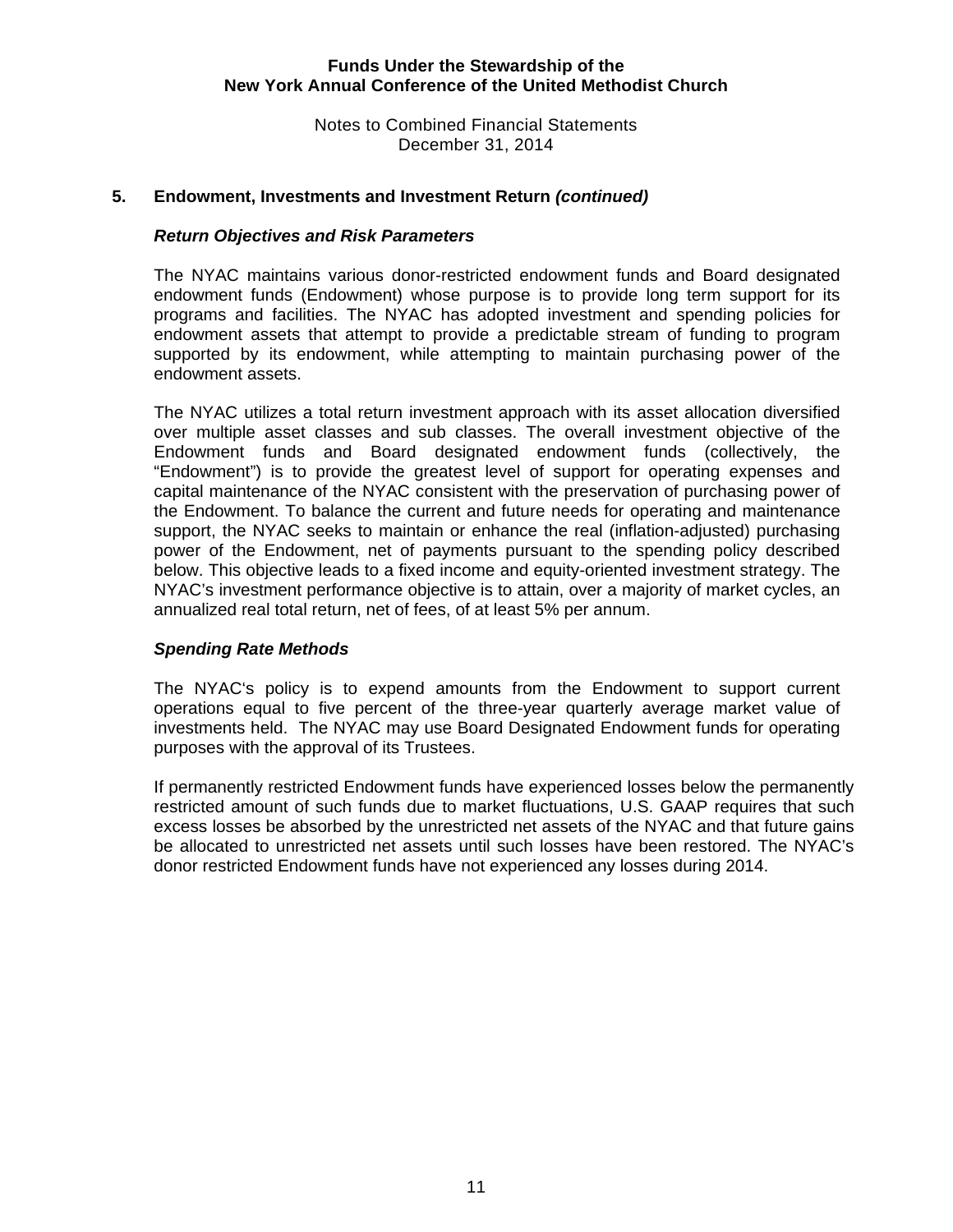Notes to Combined Financial Statements December 31, 2014

# **5. Investments and Investment Return** *(continued)*

The following is a reconciliation of the activity in investments:

|                             | Unrestricted | Temporarily<br>Restricted | Permanently<br>Restricted | Total        |
|-----------------------------|--------------|---------------------------|---------------------------|--------------|
|                             |              |                           |                           |              |
| Balance, January 1, 2014    | \$3,981,992  | \$5,841,337               | \$<br>735,699             | \$10,559,028 |
| Transfers in                | 4,492,562    | 1,098,063                 |                           | 5,590,625    |
| Contributions               | 71,798       | 246,276                   |                           | 318,074      |
| Investment income, net      | 68,703       | 32,753                    |                           | 101,456      |
| Capital appreciation        | 155,886      | 131,680                   |                           | 287,566      |
| Appropriations for programs | (386, 538)   | (101, 297)                |                           | (487,835)    |
| Balance, December 31, 2014  | \$8,384,403  | \$7,248,812               | \$<br>735,699             | \$16,368,914 |
| Comprised of the Following: |              |                           |                           |              |
| Donor restricted funds      | \$           | \$7,248,812               | \$<br>735,699             | \$7,984,511  |
| Board designated funds      | 8,384,403    |                           |                           | 8,384,403    |
|                             |              |                           |                           | \$16,368,914 |

The following are major categories of investments measured and categorized by the fair value hierarchy at fair value at December 31, 2014:

|                          | Level 1                      | Level 2                            | Total        |  |
|--------------------------|------------------------------|------------------------------------|--------------|--|
| Money market fund        | 220,443<br>\$.               | \$<br>$\qquad \qquad \blacksquare$ | 220,443<br>S |  |
| <b>Fixed Income Fund</b> |                              | 149,090                            | 149,090      |  |
| Equity fund              |                              | 992,591                            | 992,591      |  |
| Balanced fund            | $\qquad \qquad \blacksquare$ | 4,698,528                          | 4,698,528    |  |
| Bond fund                |                              | 597,933                            | 597,933      |  |
| Mixed asset fund         |                              | 9,710,329                          | 9,710,329    |  |
| Total Investments at     |                              |                                    |              |  |
| <b>Fair Value</b>        | 220,443                      | \$16,148,471                       | \$16,368,914 |  |

Investment return consists of the following for 2014:

| Interest and dividends            | \$152,298 |
|-----------------------------------|-----------|
| Net realized and unrealized gains | 287,566   |
| Investment fees                   | (50, 842) |
| <b>Total Investment Return</b>    | \$389,022 |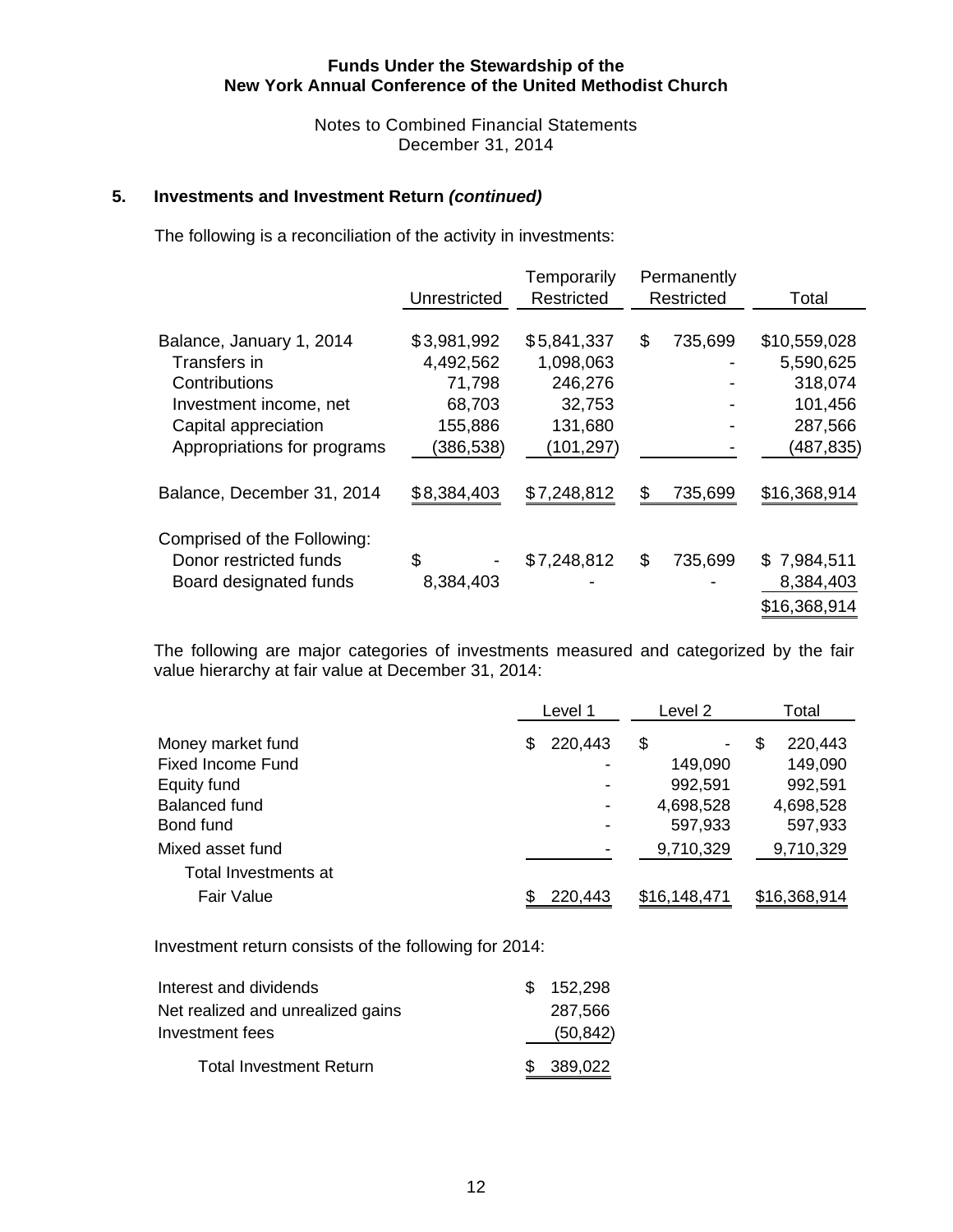Notes to Combined Financial Statements December 31, 2014

## **6. Property and Equipment, Net**

Property and equipment, net consists of the following at December 31, 2014:

|                              | <b>CCFA</b>  | Board of<br><b>Trustees</b> | Camping<br>Ministry | Episcopal<br>Office | Total         |
|------------------------------|--------------|-----------------------------|---------------------|---------------------|---------------|
| <b>Buildings</b>             | \$           | \$                          | 821,047<br>\$       | \$                  | \$<br>821,047 |
| <b>Building improvements</b> |              | 543,107                     | 1,038,959           |                     | 1,582,066     |
| District parsonages          |              | 1,020,986                   |                     |                     | 1,020,986     |
| Episcopal residence          |              | 368,590                     |                     |                     | 368,590       |
| Conference center            |              | 3,521,363                   |                     |                     | 3,521,363     |
| <b>Vehicles</b>              |              |                             | 184,216             |                     | 184,216       |
| Land improvements            |              |                             | 876,004             |                     | 876,004       |
| Camp property                |              | 101,500                     |                     |                     | 101,500       |
| Furniture and equipment      | 43,351       |                             | 144,960             | 56,261              | 244,572       |
|                              | 43,351       | 5,555,546                   | 3,065,186           | 56,261              | 8,720,344     |
| Accumulated depreciation     | (24, 887)    | (2, 150, 052)               | (633, 740)          | (54,939)            | (2,863,618)   |
|                              | 18,464<br>\$ | \$3,405,494                 | \$2,431,446         | 1,322<br>S          | \$5,856,726   |

#### **7. Capital Lease Obligations**

The Camping Ministry has entered into agreements to lease two vehicles under capital leases. Payments remaining on the capital leases are due as follows for years ending December 31:

| 2015                              | \$12,108 |
|-----------------------------------|----------|
| 2016                              | 12,108   |
| 2017                              | 12,108   |
| 2018                              | 12,108   |
| 2019                              | 4,036    |
|                                   | 52.468   |
| Less amount representing interest | (4,758)  |
|                                   | \$47,710 |

#### **8. Loan Payable – Conference Board of Pensions and Health Benefits**

In 2005 and 2006, the NYAC borrowed \$389,917 from the Conference Board of Pensions and Health Benefits Fund (an uncombined fund of the NYAC), to repay ministerial pension plan contributions in arrears at the time. The loan has no specific repayment terms, and the NYAC has not adopted a plan or designated specific funds to repay the loan which remains outstanding as of December 31, 2014 in the amount of \$349,917.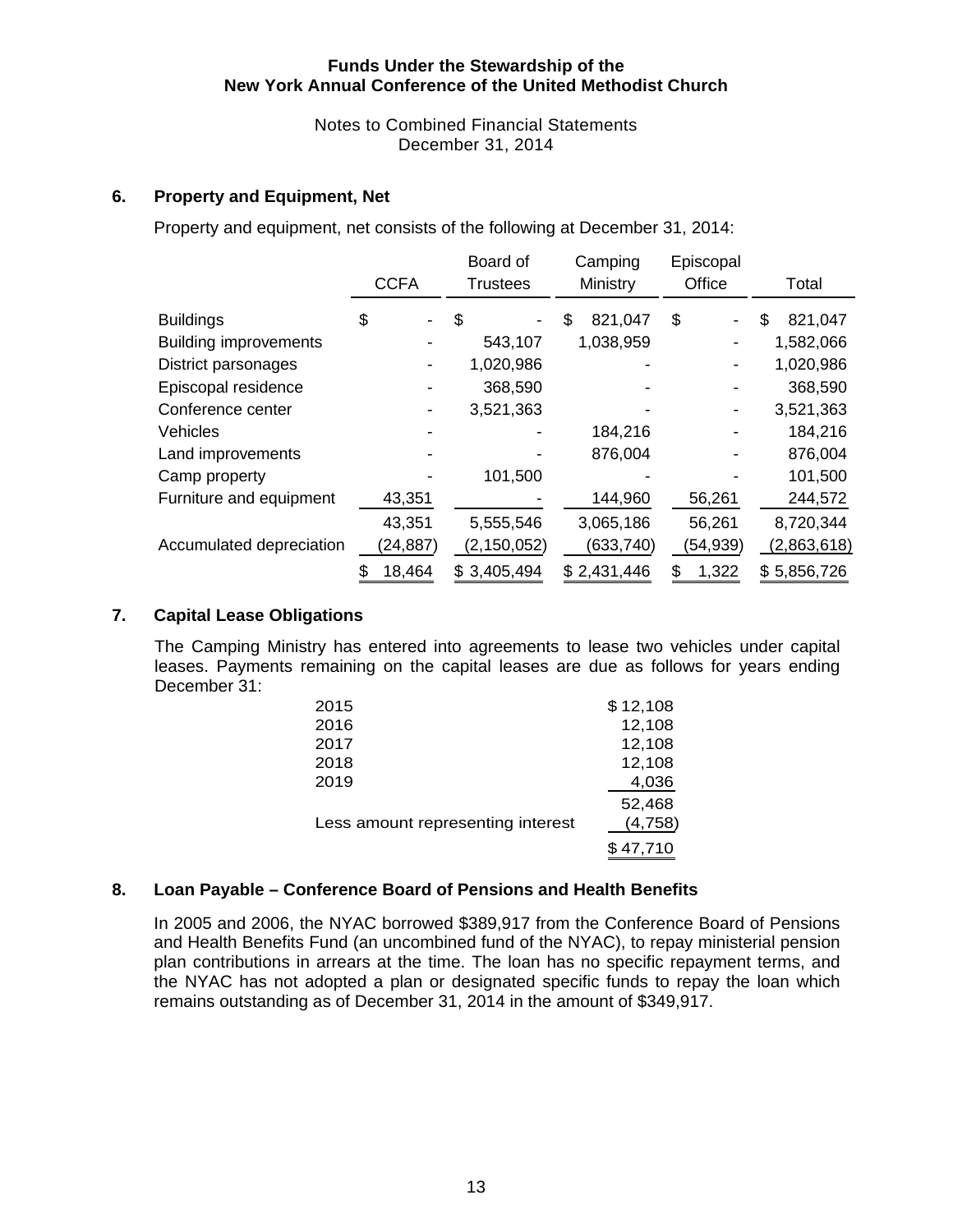Notes to Combined Financial Statements December 31, 2014

#### **9. Loan Payable – United Methodist Development Fund**

In 2001, the Board of Trustees borrowed \$1,000,000 from the United Methodist Development Fund towards the purchase and renovation of the conference center located in White Plains, New York. This loan is secured by the NYAC's property located at 20 Soundview Avenue, White Plains, New York. In July 2012, the NYAC renegotiated the terms of this loan reducing the interest rate from 8% to 4.75%. The loan requires monthly payments of principal and interest of \$7,200 through the loan's maturity in January 2021. Interest expense amounted to \$23,690 for 2014. Aggregate maturities of this obligation at December 31, 2014 are due as follows:

| Year         | Amount |                  |  |
|--------------|--------|------------------|--|
| 2015         | \$     | 66,030           |  |
| 2016<br>2017 |        | 69,236<br>72,597 |  |
| 2018         |        | 76,121           |  |
| 2019         |        | 79,817           |  |
| Thereafter   |        | 99,916           |  |
|              |        | 463,717          |  |

#### **10. Loan Payable – U.S. Small Business Administration**

 On December 12, 2013, the Camping Ministries received a loan from the U.S. Small Business Administration in the amount \$703,200 to repair/replace disaster damaged land improvements. There were no advances on this loan until 2014. The loan is secured by the Quinipet camp real property. The loan will accrue interest at the rate of 3% per annum, with installment payments, including principal and interest of \$3,106 beginning in December 2014 through the loan's maturity in December 2044. Interest expense for 2014 amounted to \$21,096.

Aggregate maturities of this obligation at December 31, 2014 are due as follows:

| Year       | Amount |         |  |
|------------|--------|---------|--|
|            |        |         |  |
| 2015       | \$     | 15,844  |  |
| 2016       |        | 16,326  |  |
| 2017       |        | 16,823  |  |
| 2018       |        | 17,334  |  |
| 2019       | 17,862 |         |  |
| Thereafter |        | 619,011 |  |
|            |        | 703,200 |  |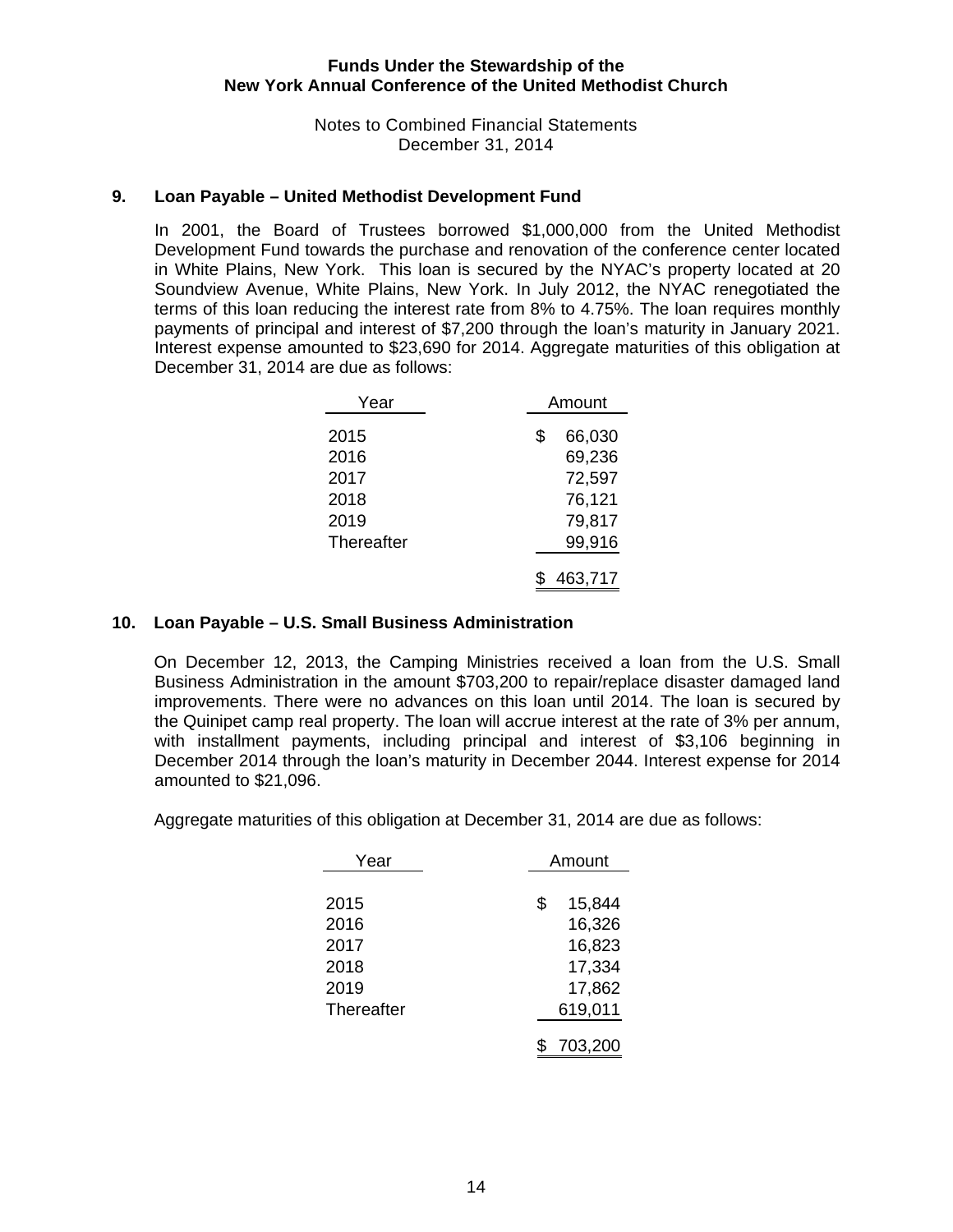Notes to Combined Financial Statements December 31, 2014

### **11. Mortgage Payable – Bridgehampton National Bank**

 In 2012, the NYAC obtained a \$1,100,000 mortgage loan from the Bridgehampton National Bank (the "Bank") which was secured by the Quinipet camp real property. The mortgage was payable in 240 monthly payments of principal and interest on a 25 year amortization schedule, plus a balloon payment on its maturity date in March 2032. Interest on the mortgage was charged at a fixed rate of 6.25% for the first five years of the mortgage. Subsequently, the Bank will adjust the interest rate for each ensuing five year period of the mortgage term to a new fixed interest rate equal to the Federal Home Loan Bank Rate for a five year maturity plus 2.5%. Interest expense for 2014 was \$58,291. The loan was paid in full October 9, 2014, with funds obtained from the sale of Camp Epworth.

#### **12. Custodial Funds**

Custodial funds of \$338,730 represent funds transferred to the NYAC from churches that have closed in order to pay for expenses and fees on their behalf subsequent to their closing. These funds are valued using Level 1 inputs for the year ended December 31, 2014.

#### **13. Retirement Plans**

The NYAC participates in a multiemployer defined benefit pension plan administered by the General Board that covers substantially all United Methodist clergy. There are three plans under these multiemployer plans which are 1) Clergy Retirement Security Program ("CRSP"), 2) the Ministerial Pension Plan ("MPP Annuities") and 3) Pre-1982 Plan. This multiemployer plan is a non-electing church plan under the Internal Revenue Code Sections 414 (e) and 410 (d) and as such is exempt from the minimum funding requirements of ERISA, the Pension Protection Act of 2006, and Internal Revenue Code Sections 412 and 430 through 436. Accordingly, no funding improvement plan or zoning funding requirements apply.

#### **Pre-1982 Plan**

The Pre-1982 Plan covers service prior to 1982. The Pre-1982 Plan provisions specify that the specific benefit levels of the plan are determined by participating plan sponsors at their annual meeting. The NYAC adopted the following benefit levels for 2014:

| Past service rate               | -580 |
|---------------------------------|------|
| Contingent annuitant percentage | 93%  |

As of January 1, 2014, the valuation date, the Pre-1982 Plan had a funded status of 101%. Expense for 2014 amounted to \$0, as all amounts were paid by NYAC member churches.

#### **MPP Annuities**

The MPP Annuities covers service from 1982 through 2006. As of January 01, 2014, the valuation date, the MPP Annuities plan had a funded status of 108%. Expense for 2014 amounted to \$0.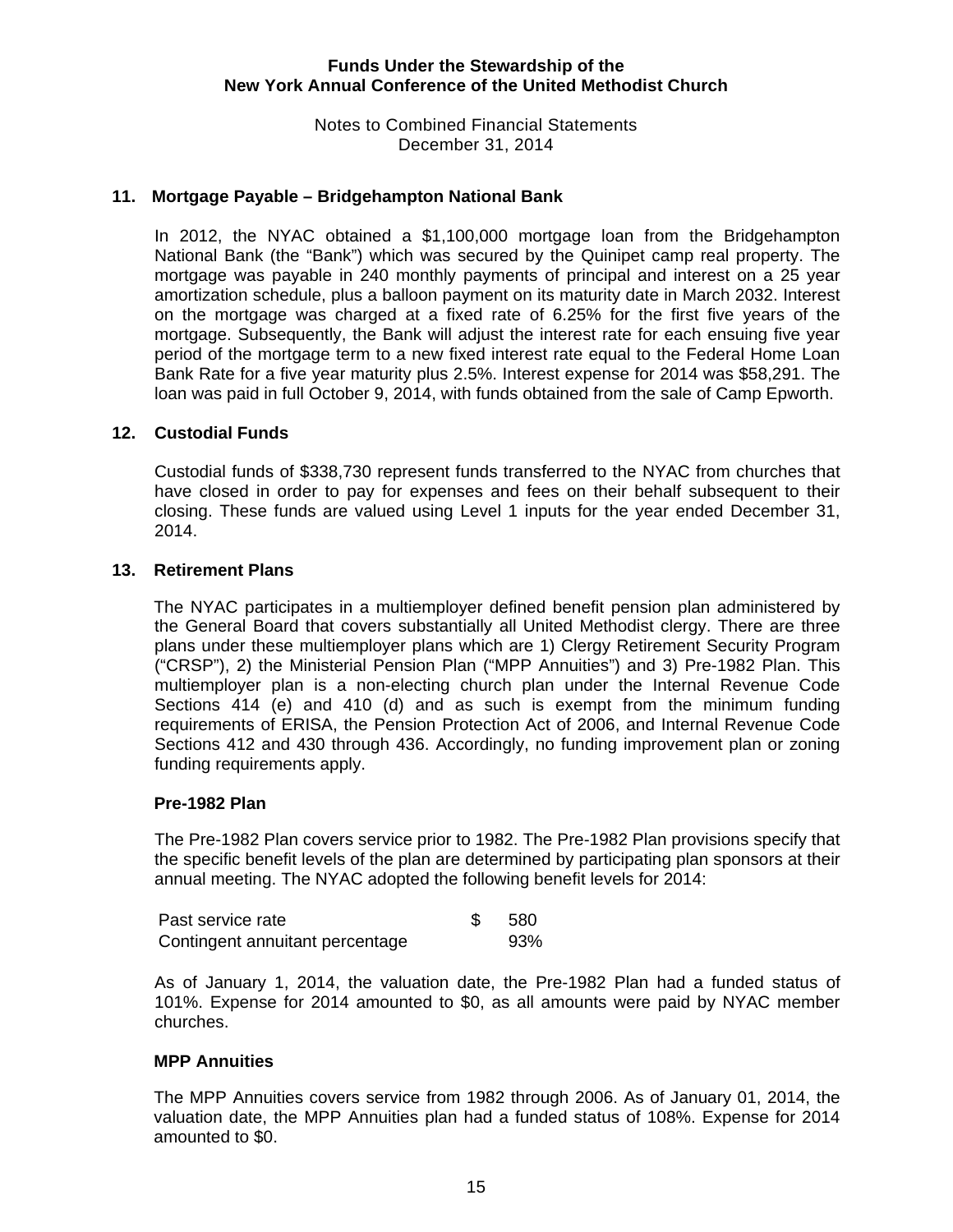Notes to Combined Financial Statements December 31, 2014

### **13. Retirement Plans** *(continued)*

### **CRSP**

The CRSP plan covers service on or after January 1, 2007. The plan has both defined benefit and defined contribution components. As of January 1, 2014, the valuation date, the CRSP plan had a funded status of 108%. Expense for 2014 amounted to \$77,043.

### **United Methodist Personal Investment Plan ("UMPIP")**

Lay-staff retirement benefits are covered under UMPIP, a 403(b) defined contribution plan. Participation in UMPIP requires each eligible employee to contribute 3% or more of wages to receive a 12% of salary contribution by the NYAC. Expense for 2014 amounted to \$97,537.

### **14. Medical and Health Plan**

The NYAC provides health benefits under a multi-employer plan, HealthFlex, administered by the General Board. HealthFlex provides medical and health benefits for eligible clergy and eligible lay-staff employed by the NYAC.

The cost of participating in HealthFlex is based on a uniform rate determined annually by the NYAC. The NYAC's expense for its clergy and staff in HealthFlex for 2014 was \$292,956.

#### **15. Support Services**

CCFA provides payroll processing and administrative services on a reimbursement basis to the Camping Ministry, the Episcopal Office, the Board of Trustees and the United Methodist Frontier Foundation (the "Frontier Foundation") (an uncombined entity).

#### **16. Pension and Health Benefits Deposit Accounts**

In accordance with a resolution of the NYAC, the Conference Board of Pensions and Health Benefits maintains six accounts with the General Board on behalf of the NYAC for the purpose of funding pension liabilities and health benefits. As of December 31, 2014, the deposit account held \$1,930, the Integrity in Pensions account held \$1,429,165, the Health Benefits Reserve account held \$20,010,884, the Pre-82 pension account held \$29,106,326, the General account held \$403,955 and the Retiree HRA Funding account held \$33,056.

The NYAC pension and health benefits remittances made to these accounts are recorded as accounts receivable by NYAC. These accounts are held at Wespath, the investment division of the General Board, and may be drawn down only upon the approval of the Conference Board of Pension and Health Benefits to fund NYAC benefit obligations.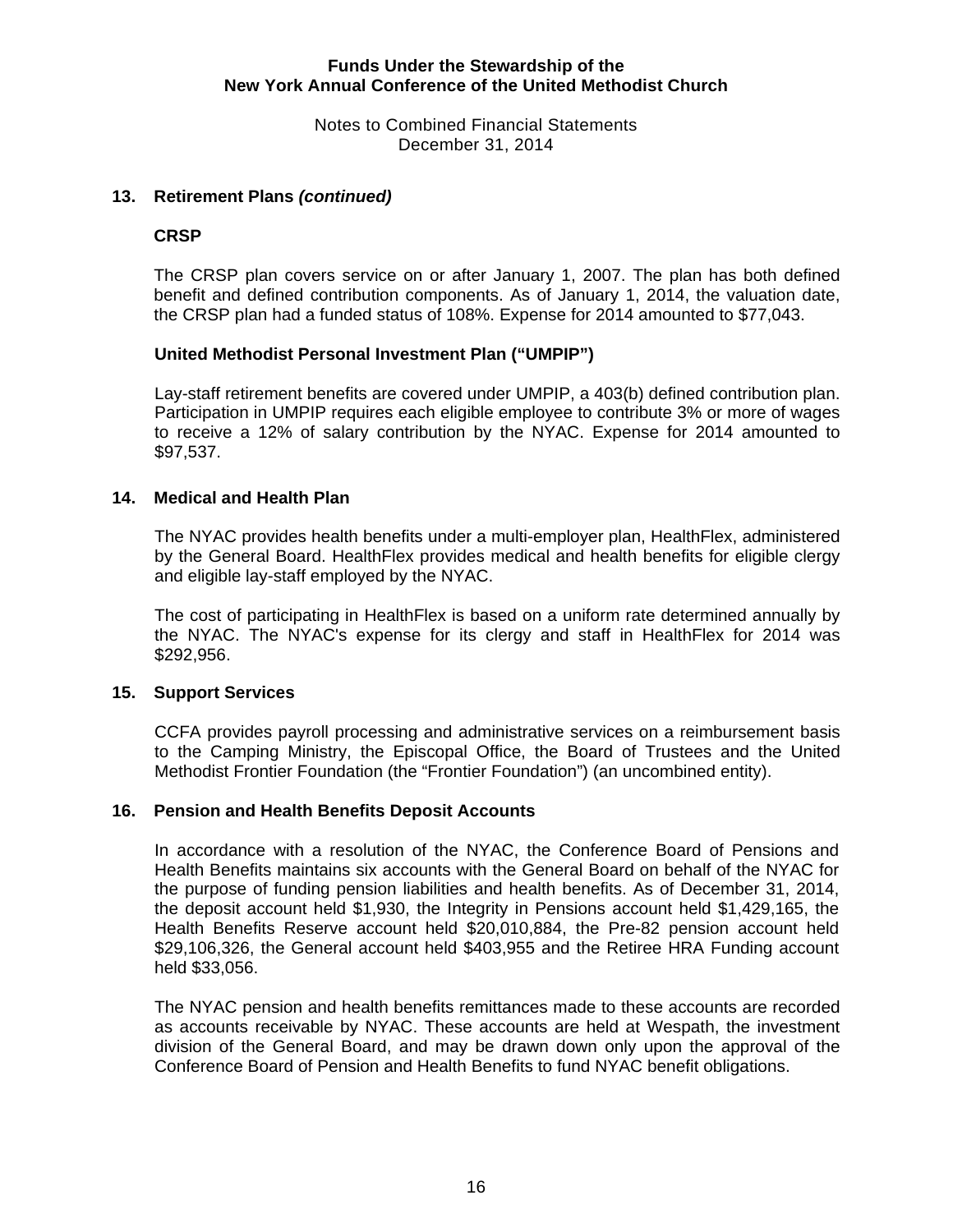Notes to Combined Financial Statements December 31, 2014

#### **17. Restrictions and Limitations on Net Assets**

Certain net assets of the NYAC are restricted based upon donor stipulations. Such restricted net assets are deemed "released from restriction" when the NYAC expends funds in accordance with the donor's stipulated purpose. Restricted funds to be held in perpetuity by donor instruction are classified as permanently restricted net assets. The table below presents the net assets released from restrictions and the components of restricted net assets at December 31, 2014:

|                                                                                 | <b>Net Assets</b><br>Temporarily<br>Released From<br>Restricted<br>Restriction<br>Net Assets at |                             | Permanently<br>Restricted<br>Net Assets at |  |  |
|---------------------------------------------------------------------------------|-------------------------------------------------------------------------------------------------|-----------------------------|--------------------------------------------|--|--|
| <b>Fund Description</b>                                                         | in 2014                                                                                         | December 31, 2014           | December 31, 2014                          |  |  |
| <b>Special Funds</b><br><b>Bosley Memorial Fund</b><br>Groveville Cemetery Fund | \$                                                                                              | \$<br>591<br>3,641          | \$                                         |  |  |
| Norwalk Parsonage Fund<br>Young Clergy DAP Fund<br>Permanent Endownment         | 53,500                                                                                          | 440,643<br>199,963<br>8,518 | 8,750                                      |  |  |
|                                                                                 | 53,500                                                                                          | 12,159                      | 8,750                                      |  |  |
| <b>Trust Funds</b>                                                              |                                                                                                 |                             |                                            |  |  |
| Aldersgate Church Fund                                                          | 12,201                                                                                          | 94,603                      | 87,673                                     |  |  |
| <b>Collard Fund</b>                                                             | 273                                                                                             | 19,585                      | 5,000                                      |  |  |
| Denver Fund                                                                     | 14,883                                                                                          | 442,762                     | 505,000                                    |  |  |
| Dier Trust Fund                                                                 | 1,507                                                                                           | 3,944,438                   |                                            |  |  |
| <b>Hess Craryville</b>                                                          |                                                                                                 | 584                         | 2,500                                      |  |  |
| <b>Hess Five Points</b>                                                         |                                                                                                 | 346                         | 1,500                                      |  |  |
| <b>Hess Fund for National Division</b>                                          | 259                                                                                             | 5,045                       | 18,341                                     |  |  |
| Hess Fund for World Division                                                    | 118                                                                                             | 1,431                       | 9,170                                      |  |  |
| <b>Hess Methodist Hospital</b>                                                  |                                                                                                 | 1,600                       | 6,000                                      |  |  |
| Jeffersonville Fund                                                             |                                                                                                 | 2,233                       | 1,000                                      |  |  |
| Shauman Fund                                                                    | 500                                                                                             | 31,803                      | 3,504                                      |  |  |
| South Norwalk                                                                   |                                                                                                 | 1,122,845                   |                                            |  |  |
| <b>Williams Fund</b>                                                            | 9,879                                                                                           | 119,740                     | 20,000                                     |  |  |
|                                                                                 | 39,620                                                                                          | 5,787,015                   | 659,688                                    |  |  |
| <b>General Camping Programs</b>                                                 | 2,076                                                                                           | 116,658                     | 60,726                                     |  |  |
| Quinipet Camp Program                                                           | 197                                                                                             | 7,600                       | 6,535                                      |  |  |
|                                                                                 | 2,273                                                                                           | 124,258                     | 67,261                                     |  |  |
| <b>Conference Programs</b>                                                      | 7,871,043                                                                                       | 3,212,921                   |                                            |  |  |
|                                                                                 | 7,966,436<br>\$                                                                                 | \$<br>9,136,353             | \$<br>735,699                              |  |  |

#### **18. Gain on Sale of Property**

In 2014, the NYAC sold various churches, parsonages and the site of Camp Epworth, resulting in a gain on sale of property totaling \$6,187,845. This amount is included in the combined statement of activities.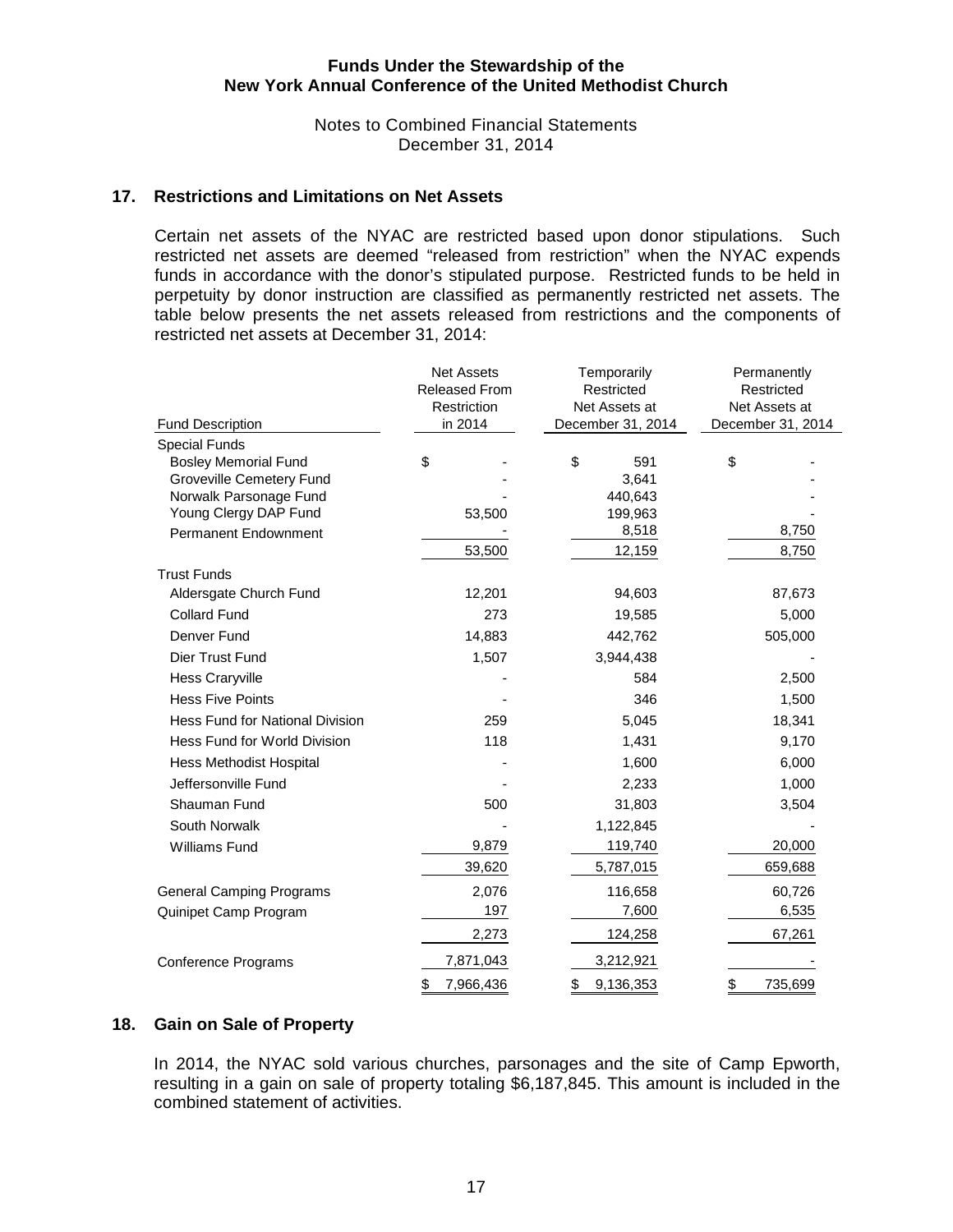Notes to Combined Financial Statements December 31, 2014

#### **19. Concentration of Credit Risk**

Financial instruments, which potentially subject the NYAC to concentrations of credit risk consist primarily of cash and cash equivalents and receivables. At times, the NYAC maintains balances with banking institutions that exceed the Federal Deposit Insurance Corporation's insurable limit. The NYAC's receivables are primarily from its member churches. The NYAC believes that no significant concentration of credit risk exists with respect to its cash and cash equivalents and receivables.

### **20. Operating Lease Commitments**

The NYAC leases office equipment, telecommunications and software under various commercial operating leases with equipment suppliers or commercial leasing companies. Rent expense for 2014 was \$94,152. Aggregate minimum annual rental payments at December 31, 2014 for the years ending December 31, are payable as follows:

|      |  |   | 162,926 |
|------|--|---|---------|
| 2018 |  |   | 6,225   |
|      |  |   |         |
| 2017 |  |   | 7,080   |
| 2016 |  |   | 51,671  |
| 2015 |  | S | 97,950  |

# **21. Asset Retirement Obligations**

 The NYAC follows U.S. GAAP guidance on, *Accounting for Conditional Asset Retirement Obligations,* which requires recognition of a liability for legal obligations associated with the retirement of tangible long-lived assets when the timing and/or method of settlement of the obligation is conditional on a future event. This guidance requires that the fair value of a liability for a conditional asset retirement obligation be recognized in the period in which it occurred when a reasonable estimate of fair value can be made. The NYAC is not aware of the existence of any asset retirement obligations.

#### **22. Contingencies**

The NYAC is involved in litigation arising in the normal course of business. Management estimates that the ultimate resolution of these matters will not be material to the NYAC's financial position.

\* \* \* \* \*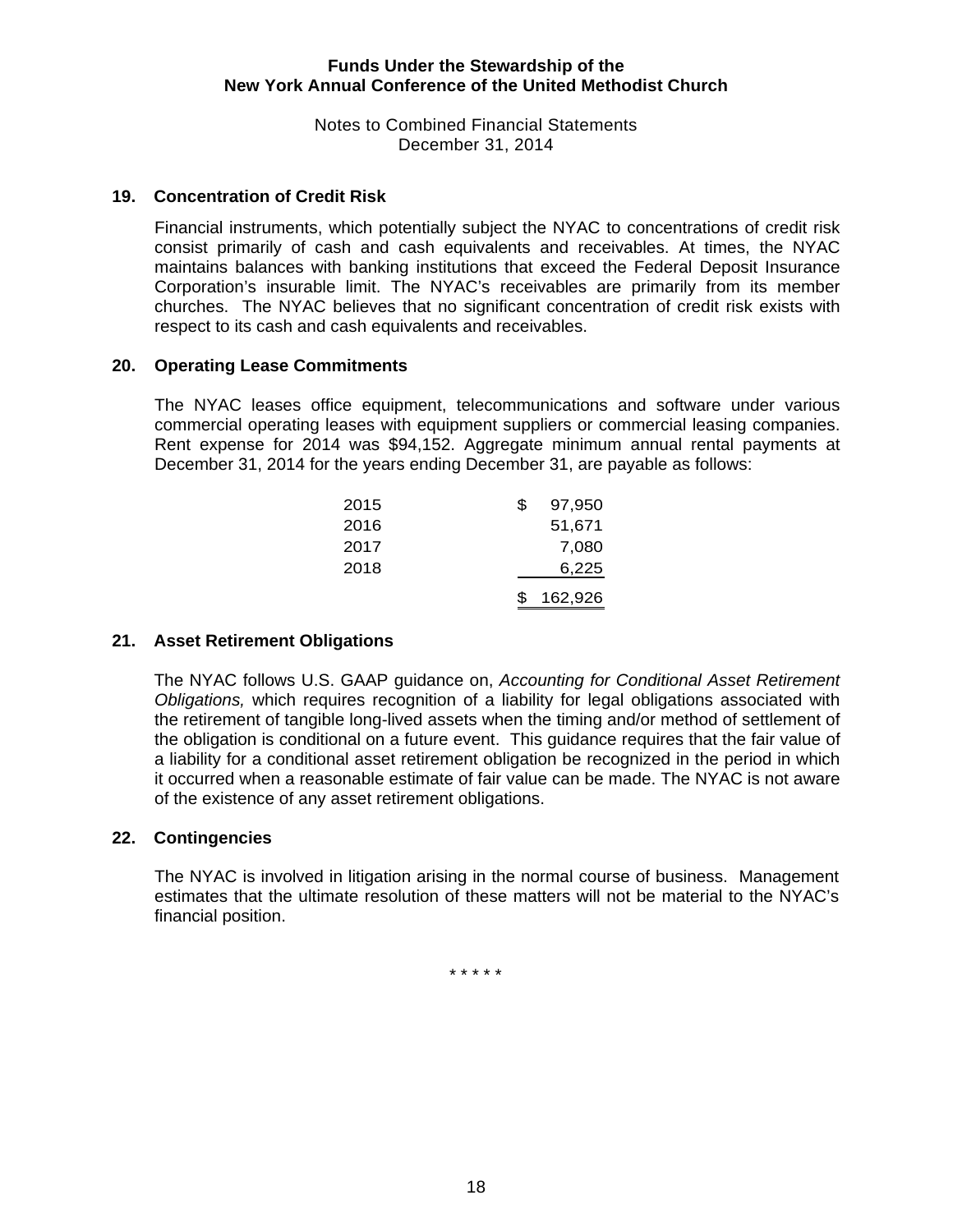Supplemental Information

December 31, 2014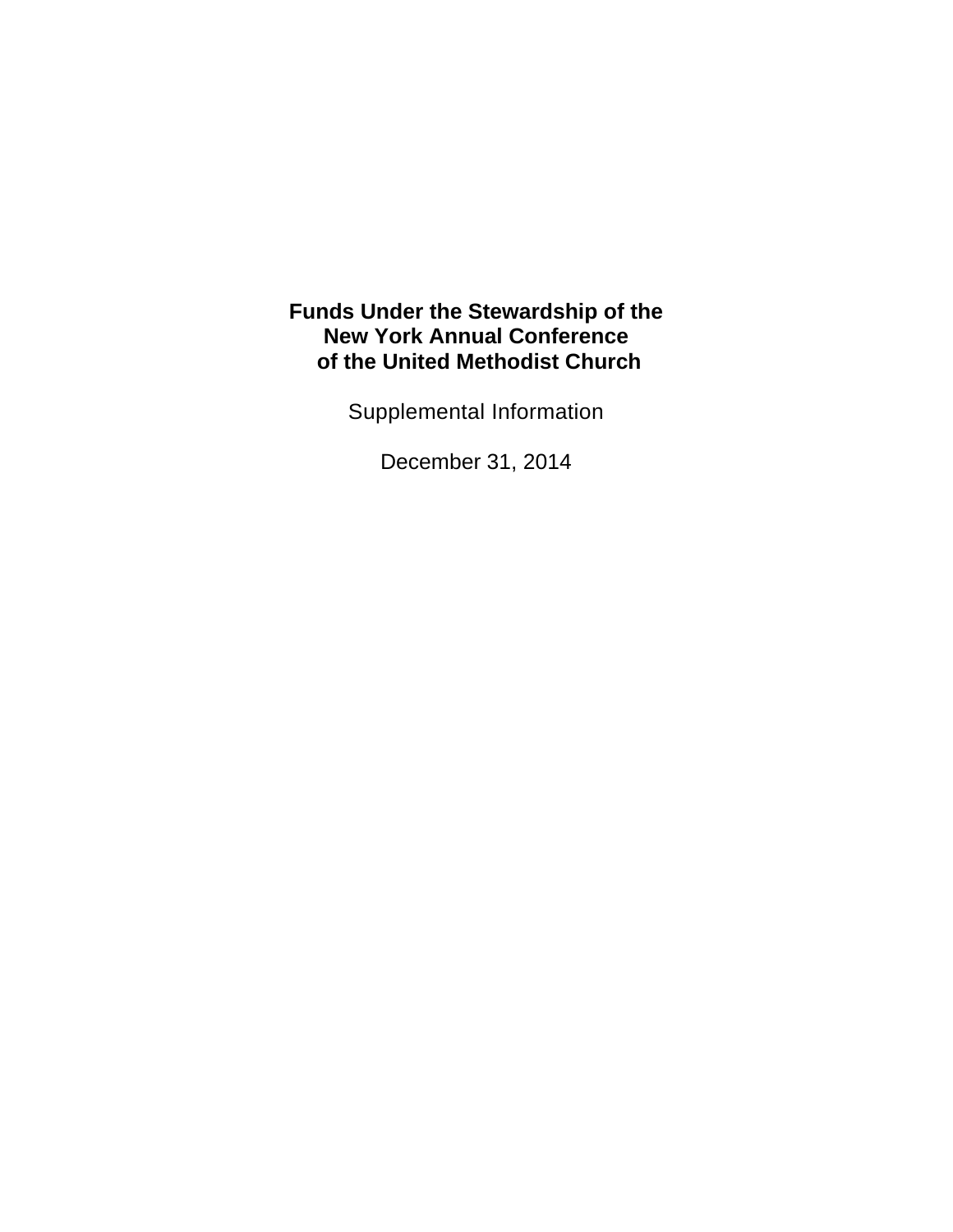Combining Schedule of Financial Position December 31, 2014 (with comparative amounts at December 31, 2013)

|                                                       |                          | Board of                 | Camping       | Episcopal      |                      | Eliminating<br><b>Entries</b> | 2014            | 2013         |
|-------------------------------------------------------|--------------------------|--------------------------|---------------|----------------|----------------------|-------------------------------|-----------------|--------------|
|                                                       | <b>CCFA</b>              | <b>Trustees</b>          | Ministry      | Office         | Sub-Total            | Debit (Credit)                | Combined        | Combined     |
| <b>ASSETS</b><br>Cash and cash equivalents            | \$ 3,849,528             | \$                       | 290,364<br>\$ | 149,314        | \$<br>4,289,206      | \$                            | 4,289,206<br>\$ | \$3,792,126  |
| Investments                                           | 4,680,671                | 11,448,578               | 215,533       | 24,132         | 16,368,914           |                               | 16,368,914      | 10,559,028   |
| Church apportionments receivable                      | 158,450                  |                          |               | $\overline{a}$ | 158,450              |                               | 158,450         | 594,573      |
| Accounts receivable, net                              | 235,970                  |                          |               |                | 240,845              |                               | 240,845         | 326,097      |
| Parish development loans receivable, net              | 1,819,037                |                          | 4,875         |                |                      |                               | 1,819,037       |              |
| Due from the NYAC                                     | $\overline{\phantom{a}}$ | 427,294                  |               |                | 1,819,037<br>427,294 | (427, 294)                    | $\overline{a}$  | 1,947,292    |
|                                                       |                          |                          |               |                |                      |                               |                 |              |
| Prepaid expenses and other assets                     | 517,557                  |                          |               |                | 517,557              |                               | 517,557         | 237,331      |
| Due from the Camping Ministry                         | 75,898                   |                          |               |                | 75,898               | (75, 898)                     |                 |              |
| Due from the Board of Trustees                        | 273,472                  |                          |               |                | 273,472              | (273, 472)                    |                 |              |
| Due from the Episcopal Office                         | 7,637                    |                          |               |                | 7,637                | (7,637)                       |                 |              |
| Custodial funds held                                  | 338,730                  |                          |               |                | 338,730              |                               | 338,730         | 72,695       |
| Property and equipment, net                           | 18,464                   | 3,405,494                | 2,431,446     | 1,322          | 5,856,726            |                               | 5,856,726       | 5,966,349    |
| Deferred financing costs, net                         |                          |                          |               | . .            |                      |                               |                 | 22,270       |
|                                                       | \$11,975,414             | \$15,281,366             | \$2,942,218   | \$174,768      | \$ 30,373,766        | \$<br>(784,301)               | \$29,589,465    | \$23,517,761 |
| <b>LIABILITIES AND NET ASSETS</b>                     |                          |                          |               |                |                      |                               |                 |              |
| Liabilities                                           |                          |                          |               |                |                      |                               |                 |              |
| Church apportionments designated for future periods   | 33,859<br>S              | \$                       | \$            | \$             | \$<br>33,859         | \$                            | \$<br>33,859    | \$<br>8,193  |
| Accounts payable and accrued expenses                 | 1,511,680                |                          | 91,281        |                | 1,602,961            |                               | 1,602,961       | 1,728,364    |
| Capital leases payable                                |                          |                          | 47,710        |                | 47,710               |                               | 47,710          | 57,174       |
| Deferred revenue                                      |                          |                          |               |                |                      |                               |                 | 12,307       |
| Due to the Board of Trustees                          | 427,294                  |                          |               |                | 427,294              | 427,294                       |                 |              |
| Due to CCFA                                           |                          | 273,472                  | 75,898        | 7,637          | 357,007              | 357,007                       |                 |              |
| Loan payable - Conference Board of Pensions and       |                          |                          |               |                |                      |                               |                 |              |
| <b>Health Benefits</b>                                | 349,917                  |                          |               |                | 349,917              |                               | 349,917         | 359,917      |
| Loan payable - United Methodist Development Fund      |                          | 463,717                  |               |                | 463,717              |                               | 463,717         | 526,427      |
| Loan payable - Bridgehampton Methodist Church         |                          |                          |               |                |                      |                               |                 |              |
| Mortgage payable - U.S. Small Business Administration |                          | $\overline{\phantom{a}}$ | 703,200       |                | 703,200              |                               | 703,200         |              |
| Mortgage payable - Bridgehampton National Bank        |                          |                          |               |                |                      |                               |                 | 1,066,202    |
| Custodial funds held                                  | 338,730                  |                          |               |                | 338,730              |                               | 338,730         | 72,695       |
| <b>Total Liabilities</b>                              | 2,661,480                | 737,189                  | 918,089       | 7,637          | 4,324,395            | 784,301                       | 3,540,094       | 3,831,279    |
| <b>Net Assets</b>                                     |                          |                          |               |                |                      |                               |                 |              |
| Unrestricted                                          | 5,621,329                | 8,556,249                | 1,832,610     | 167,131        | 16,177,319           |                               | 16,177,319      | 10,102,745   |
| Temporarily restricted                                | 3,692,605                | 5,319,490                | 124,258       |                | 9,136,353            |                               | 9,136,353       | 8,848,038    |
| Permanently restricted                                |                          | 668,438                  | 67,261        |                | 735,699              |                               | 735,699         | 735,699      |
| <b>Total Net Assets</b>                               | 9,313,934                | 14,544,177               | 2,024,129     | 167,131        | 26,049,371           |                               | 26,049,371      | 19,686,482   |
|                                                       | \$11,975,414             | \$15,281,366             | \$2,942,218   | \$174,768      | \$ 30,373,766        | \$<br>784,301                 | \$29,589,465    | \$23,517,761 |

See independent auditors' report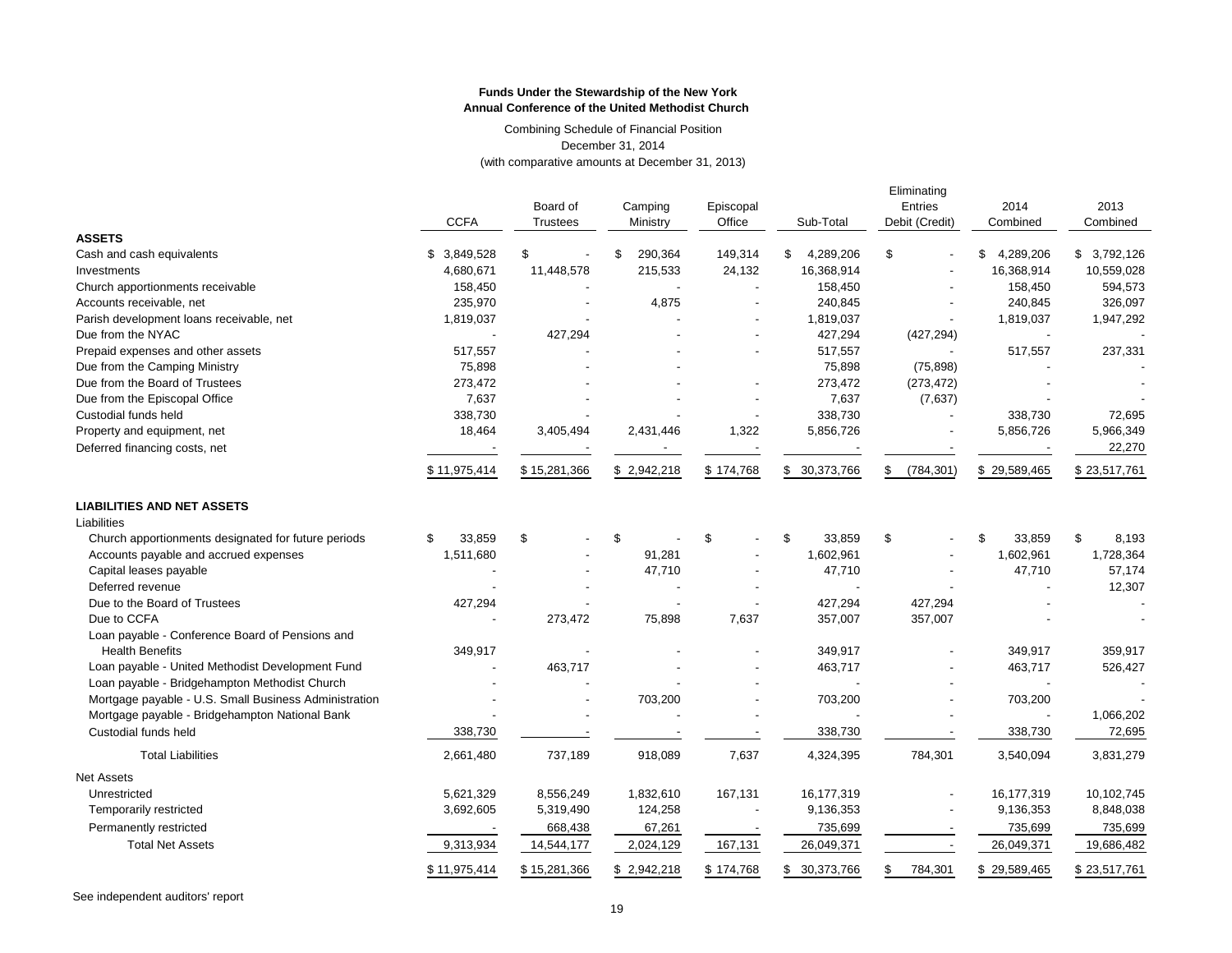Combining Schedule of Activities Year Ended December 31, 2014 (with summarized totals for the year ended December 31, 2013)

|                                       | <b>CCFA</b>  |                           |                   | <b>Board of Trustees</b> |                           |                           | <b>Camping Ministry</b>  |              |                           | Episcopal<br>Office       |             |              |                                          |                  |                  |
|---------------------------------------|--------------|---------------------------|-------------------|--------------------------|---------------------------|---------------------------|--------------------------|--------------|---------------------------|---------------------------|-------------|--------------|------------------------------------------|------------------|------------------|
|                                       | Unrestricted | Temporarily<br>Restricted | Total             | Unrestricted             | Temporarily<br>Restricted | Permanently<br>Restricted | Total                    | Unrestricted | Temporarily<br>Restricted | Permanently<br>Restricted | Total       | Unrestricted | Eliminating<br>Entries<br>(Debit) Credit | 2014<br>Combined | 2013<br>Combined |
| <b>SUPPORT AND REVENUE</b>            |              |                           |                   |                          |                           |                           |                          |              |                           |                           |             |              |                                          |                  |                  |
| Church apportionments                 | \$2,124,810  | 5,331,185                 | 7,455,995         | - \$                     | <b>S</b>                  |                           | $\mathfrak{L}$           | $\mathbf{s}$ | - 93                      | $\overline{\phantom{a}}$  | £.          | - \$         |                                          | 7,455,995        | 7,702,915        |
| Contributed benevolences              |              | 2,549,738                 | 2,549,738         |                          |                           |                           |                          |              |                           |                           |             |              |                                          | 2,549,738        | 1,446,195        |
| Fees and reimbursements               | 256,462      | $\overline{\phantom{a}}$  | 256,462           |                          |                           |                           |                          |              |                           |                           |             |              |                                          | 256,462          | 258,931          |
| Grants and contributions              | 161,142      | ٠                         | 161,142           | 70,265                   | 248,928                   |                           | 319,193                  | 177,405      |                           |                           | 177,405     | 120,127      | (125, 470)                               | 652,397          | 5,544,049        |
| Earned revenues                       |              |                           |                   |                          |                           |                           |                          | 1,532,586    |                           | $\blacksquare$            | 1,532,586   |              |                                          | 1,532,586        | 1,678,237        |
| Store sales                           |              |                           |                   |                          |                           |                           |                          | 4,224        |                           |                           | 4,224       |              |                                          | 4,224            | 4,746            |
| Forgiveness of debt                   |              |                           |                   |                          |                           |                           |                          | 30,250       |                           |                           | 30,250      |              | (30, 250)                                |                  | 58,901           |
| Investment return                     | 130,422      | 20,220                    | 150,642           | 98,617                   | 130,291                   |                           | 228,908                  | 952          | 7,389                     |                           | 8,341       | 1,131        | $\sim$                                   | 389,022          | 659,764          |
| Interest                              | 59,785       |                           | 59,785            |                          |                           |                           |                          | 60           |                           |                           | 60          |              |                                          | 59,845           | 67,943           |
| Other revenue                         |              | $\overline{\phantom{a}}$  |                   |                          |                           |                           |                          | 4,513        |                           |                           | 4,513       |              |                                          | 4,513            | 36,218           |
| Gain on sale of properties            | 885,126      |                           | 885,126           | 3,938,322                |                           |                           | 3,938,322                | 1,364,397    |                           |                           | 1,364,397   |              |                                          | 6,187,845        |                  |
| Net assets released from restrictions | 7,905,550    | (7,905,550)               |                   | 91,613                   | (91, 613)                 |                           |                          | 2,273        | (2, 273)                  |                           |             |              |                                          |                  |                  |
| <b>Total Support and Revenue</b>      | 11,523,297   | (4, 407)                  | 11,518,890        | 4,198,817                | 287,606                   |                           | 4,486,423                | 3,116,660    | 5,116                     |                           | 3,121,776   | 121,258      | (155, 720)                               | 19,092,627       | 17,457,899       |
| <b>EXPENSES</b>                       |              |                           |                   |                          |                           |                           |                          |              |                           |                           |             |              |                                          |                  |                  |
| Program                               | 7,905,550    | $\overline{\phantom{a}}$  | 7,905,550         | 374,272                  |                           |                           | 374,272                  |              |                           |                           |             | 58,492       | ٠                                        | 8,338,314        | 6,282,482        |
| Campsite                              |              |                           |                   |                          |                           |                           |                          |              |                           |                           |             |              |                                          |                  |                  |
| Quinipet                              |              |                           |                   |                          |                           |                           | $\overline{\phantom{a}}$ | 1,497,428    |                           | $\overline{\phantom{a}}$  | 1,497,428   |              | ٠                                        | 1,497,428        | 1,489,798        |
| Epworth                               |              |                           |                   |                          |                           |                           | ٠.                       | 272,545      |                           |                           | 272,545     |              |                                          | 272,545          | 368,913          |
| Kingswood                             |              |                           |                   |                          |                           |                           |                          | 87,338       |                           |                           | 87,338      |              |                                          | 87,338           | 86,139           |
| Capital campaign                      |              |                           |                   |                          |                           |                           |                          | 2,712        |                           |                           | 2,712       |              |                                          | 2,712            | 3,157            |
| Management and general                | 2,484,536    |                           | 2,484,536         | 151,500                  |                           |                           | 151,500                  |              |                           |                           |             | 51,085       | (155, 720)                               | 2,531,401        | 1,404,363        |
| <b>Total Expenses</b>                 | 10,390,086   |                           | 10,390,086        | 525,772                  |                           |                           | 525,772                  | 1,860,023    |                           |                           | 1,860,023   | 109,577      | (155, 720)                               | 12,729,738       | 9,634,852        |
| Change in Net Assets                  | 1,133,211    | (4, 407)                  | 1,128,804         | 3,673,045                | 287,606                   |                           | 3,960,651                | 1,256,637    | 5,116                     | $\sim$                    | 1,261,753   | 11,681       | ٠                                        | 6,362,889        | 7,823,047        |
| <b>NET ASSETS</b>                     |              |                           |                   |                          |                           |                           |                          |              |                           |                           |             |              |                                          |                  |                  |
| Beginning of year                     | 4,488,118    | 3,697,012                 | 8,185,130         | 4,883,204                | 5,031,884                 | 668,438                   | 10,583,526               | 575,973      | 119,142                   | 67,261                    | 762,376     | 155,450      |                                          | 19,686,482       | 11,863,435       |
| End of year                           | \$5,621,329  | 3,692,605                 | 9,313,934<br>- 55 | 8,556,249                | 5,319,490<br>\$           | 668,438                   | \$14,544,177             | \$1,832,610  | 124,258                   | 67,261                    | \$2,024,129 | \$167,131    |                                          | 26,049,371       | \$19,686,482     |